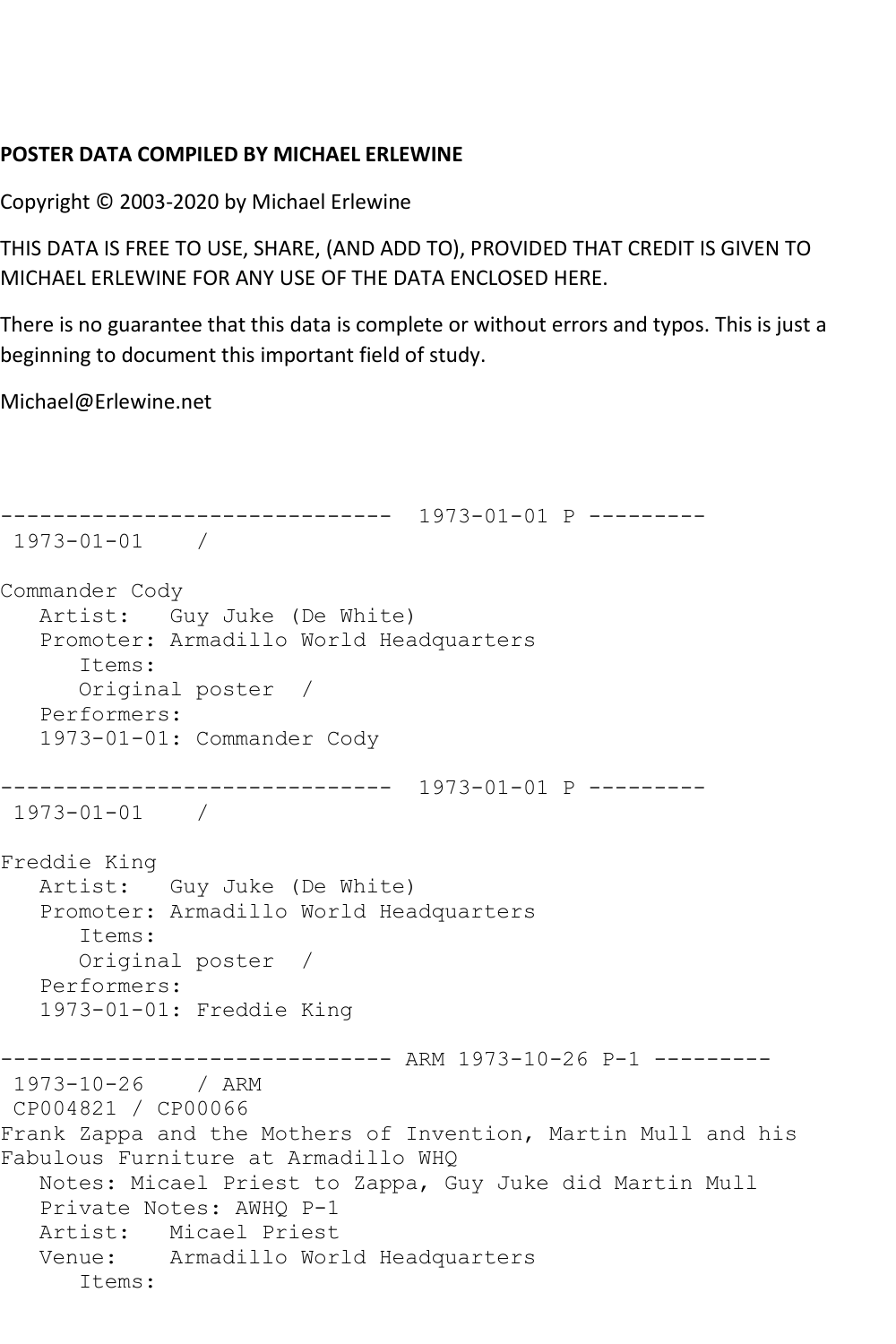Original poster ARM Edition 1 / CP004821 / CP00066 Performers: 1973-10-26 1973-10-27: Armadillo World Headquarters Frank Zappa and the Mothers of Invention / Martin Mull ------------------------------ ARM 1973-11-28 P-1 --------- 1973-11-28 / ARM CP004808 / CP00053 Commander Cody and his Lost Planet Airmen, Greezy Wheels at Armadillo WHQ Notes: Priest did the lettering, Juke the rest Private Notes: AWHQ P-1 Artist: Micael Priest Venue: Armadillo World Headquarters Items: Original poster ARM Edition 1 / CP004808 / CP00053 Performers: 1973-11-28 1973-12-01: Armadillo World Headquarters Commander Cody and his Lost Planet Airmen / Greezy Wheels ------------------------------ ARM 1973-12-21 P-1 --------- 1973-12-21 / ARM CP004810 / CP00055 Freddie King, Augie Meyers at Armadillo WHQ Private Notes: AWHQ P-1 Artist: Guy Juke (De White) Venue: Armadillo World Headquarters Items: Original poster ARM Edition 1 / CP004810 / CP00055 ARM / CP019761 / XH19731221 ARM / NONE / XH1973122 Performers: 1973-12-21 1973-12-22: Armadillo World Headquarters Freddie King / Augie Meyers ------------------------------ ARM 1974-01-18 P-1 --------- 1974-01-18 / ARM CP004811 / CP00056 Navasota, Too Smooth at Armadillo WHQ Private Notes: AWHQ P-1 (2-copies) Artist: Guy Juke (De White)<br>Venue: Armadillo World Hea Armadillo World Headquarters Items: Original poster ARM Edition 1 / CP004811 / CP00056 Performers: 1974-01-18 1974-01-19: Armadillo World Headquarters Navasota / Too Smooth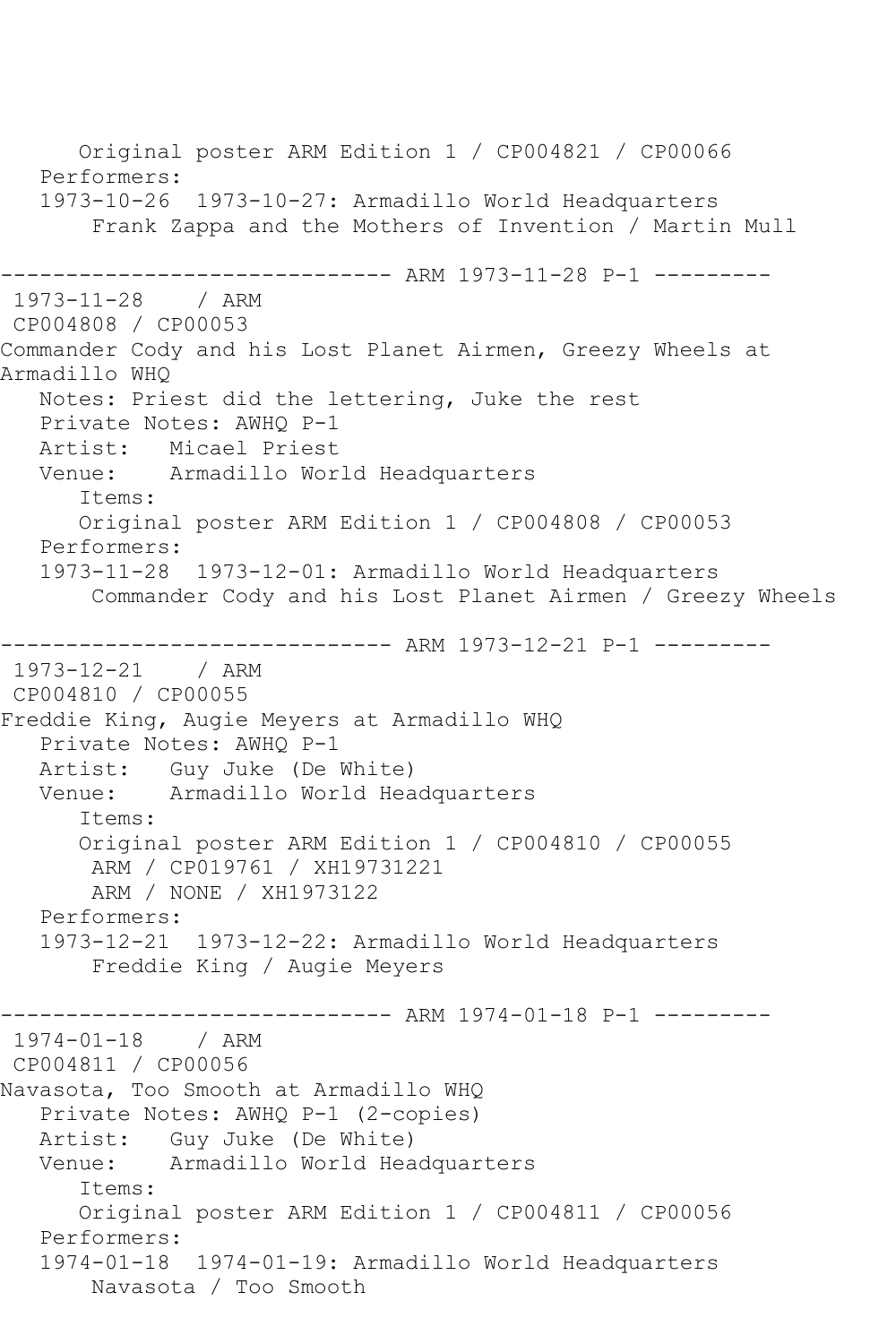------------------------------ ARM 1974-05-03 P-1 --------- 1974-05-03 / ARM CP004758 / CP00003 Louden Wainwright III, Cedar Frost at Armadillo WHQ Private Notes: AWHQ P-1 (5-copies) Signed Artist: Guy Juke (De White) Venue: Armadillo World Headquarters Items: Original poster ARM Edition 1 / CP004758 / CP00003 Performers: 1974-05-03 1974-05-04: Armadillo World Headquarters Louden Wainwright III / Cedar Frost ------------------------------ ARM 1974-05-30 P-1 --------- 1974-05-30 / ARM CP004762 / CP00007 Ry Cooder, Greezy Wheels at Armadillo WHQ Private Notes: AWHQ P-1 Artist: Guy Juke (De White) Venue: Armadillo World Headquarters Items: Original poster ARM Edition 1 / CP004762 / CP00007 ARM / CP015332 / ME0479 Performers: 1974-05-30: Armadillo World Headquarters Ry Cooder / Greezy Wheels ----------- ARM 1974-09-21 P-1 ---------1974-09-21 / ARM CP004773 / CP00018 Louden Wainwright III, Doak Snead at Armadillo WHQ Private Notes: AWHQ P-1 Artist: Guy Juke (De White) Venue: Armadillo World Headquarters Items: Original poster ARM Edition 1 / CP004773 / CP00018 Performers: 1974-09-21: Armadillo World Headquarters Louden Wainwright III / Doak Snead ------------------------------ ARM 1974-09-29 P-1 --------- 1974-09-29 / ARM CP004776 / CP00021 David Bromberg at Armadillo WHQ Private Notes: AWHQ P-1 (4-copies) Artist: Guy Juke (De White)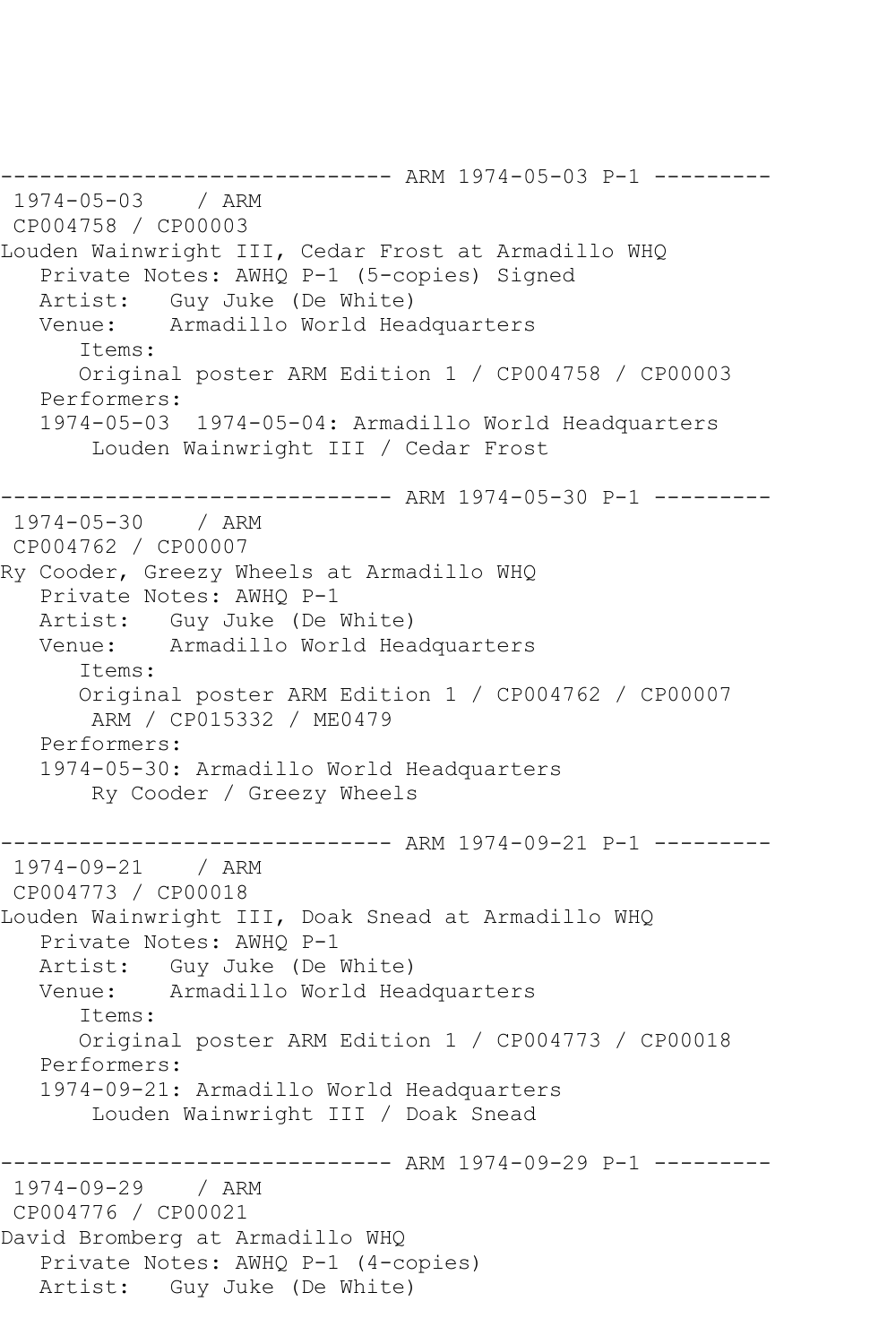Venue: Armadillo World Headquarters Items: Original poster ARM Edition 1 / CP004776 / CP00021 ARM / CP015290 / ME0437 Performers: 1974-09-29: Armadillo World Headquarters David Bromberg ------------------------------ 1974-09-29 P --------- 1974-09-29 / CP061504 / CP061504 David Bromberg at Armadillo World Headquarters [Austin, TX] Notes: Ticket Attached Artist: Guy Juke (De White) Venue: Armadillo World Headquarters Items: Original poster / CP061504 / CP061504 (11 x 17) Notes: Ticket Attached Performers: 1974-09-29: Armadillo World Headquarters David Bromberg ------------------------------ ARM 1974-10-31 P-1 --------- 1974-10-31 / ARM CP005021 / CP00268 Commander Cody and his Lost Planet Airmen, Hoyt Axton at Armadillo WHQ Private Notes: AWHQ P-1 Artist: Guy Juke (De White) Venue: Armadillo World Headquarters Items: Original poster ARM Edition 1 / CP005021 / CP00268 ARM / CP018660 / THJME0162 Performers: 1974-10-31 1974-11-01: Armadillo World Headquarters Commander Cody and his Lost Planet Airmen / Hoyt Axton ------------------------------ ARM 1974-11-02 P --------- 1974-11-02 / ARM Uncle Walt's Band at Armadillo WHQ Notes: T Artist: Guy Juke (De White) Venue: Armadillo World Headquarters Items: Original poster ARM / Performers: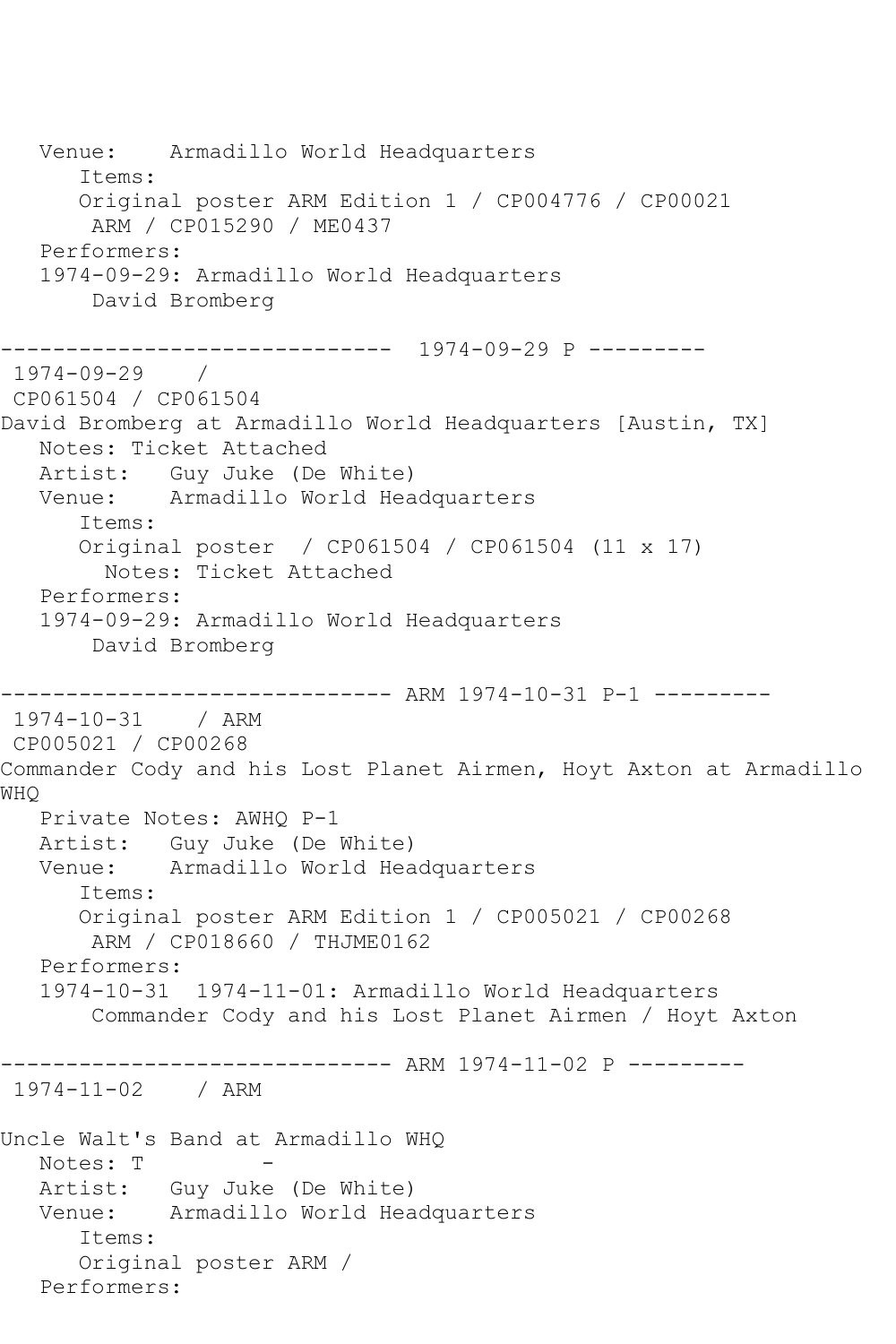1974-11-02: Armadillo World Headquarters Uncle Walt's Band ------------------------------ ARM 1974-11-22 P-1 --------- 1974-11-22 / ARM CP004778 / CP00023 Greezy Wheels, Bill Monroe at Armadillo WHQ Private Notes: AWHQ P-1 Artist: Guy Juke (De White) Venue: Armadillo World Headquarters Items: Original poster ARM Edition 1 / CP004778 / CP00023 Performers: 1974-11-22 1974-11-23: Armadillo World Headquarters Greezy Wheels / Bill Monroe ------------------------------ ARM-4.170 1974-12-21 P-1 --------- 1974-12-21 CP004827 / CP00072 Jerry Garcia, Merl Saunders at Armadillo WHQ Notes: This item appears in the Art of Rock book, plate no. 4.170 Private Notes: AWHQ AOR-4.170 Artist: Guy Juke (De White) Venue: Armadillo World Headquarters Promoter: Armadillo World Headquarters Items: Original poster ARM-4.170 Edition 1 / CP004827 / CP00072 (17 x 114 x) AORPlate: 4.170 ARM-4.170 / CP001572 / 1593 AORPlate: 4.170 Performers: 1974-12-21 1974-12-22: Armadillo World Headquarters Jerry Garcia / Merl Saunders ------------------------------ ARM 1975-01-24 P-1 --------- 1975-01-24 / ARM CP004828 / CP00073 Roy Buchanan, D.K. Little's Powerplay at Armadillo WHQ Private Notes: AWHQ P-1 Artist: Guy Juke (De White) Venue: Armadillo World Headquarters Items: Original poster ARM Edition 1 / CP004828 / CP00073 Performers: 1975-01-24 1975-01-25: Armadillo World Headquarters Roy Buchanan / D.K. Little's Powerplay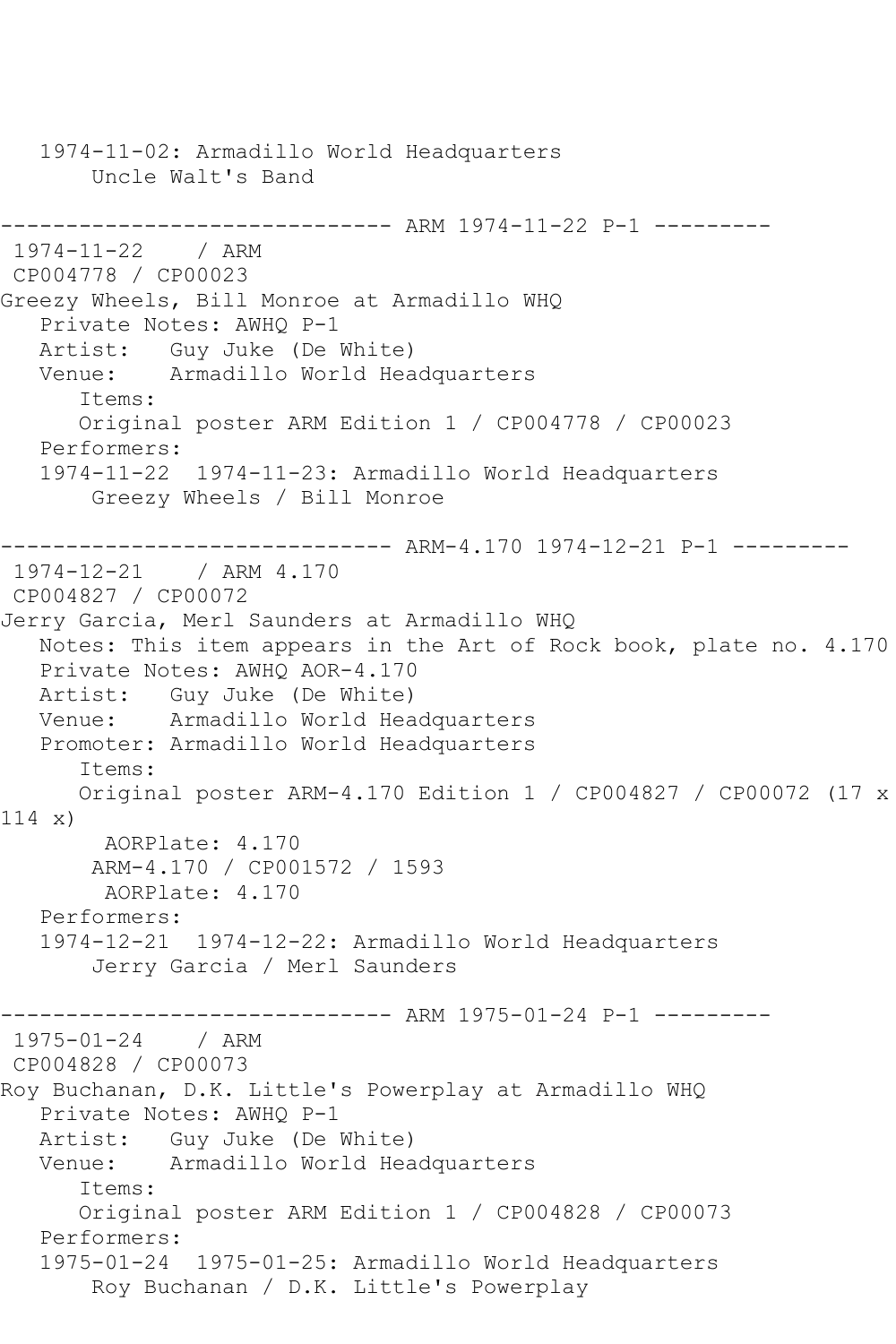------------------------------ 1975-01-24 P --------- 1975-01-24 / CP060580 / CP060580 Roy Buchanan, D.K. Littles Powerplay at Armadillo World Headquarters - Austin, TX Artist: Guy Juke (De White) Venue: Armadillo World Headquarters Items: Original poster / CP060580 / CP060580 (11 x 17) Performers: 1975-01-24 1975-01-25: Armadillo World Headquarters Roy Buchanan / D.K. Littles Powerplay ------------------------------ ARM 1975-02-04 P-1 --------- 1975-02-04 / ARM CP004782 / CP00027 New Riders of the Purple Sage, Doak Snead Band at Armadillo WHQ Private Notes: AWHQ P-1 Artist: Guy Juke (De White) Venue: Armadillo World Headquarters Items: Original poster ARM Edition 1 / CP004782 / CP00027 ARM / CP004338 / CD04784 Performers: 1975-02-04 1975-02-05: Armadillo World Headquarters New Riders of the Purple Sage / Doak Snead -------------- ARM 1975-05-20 P-1 ---------1975-05-20 / ARM CP004983 / CP00230 Frank Zappa, Mothers of Invention at Armadillo WHQ Private Notes: AWHQ P-1 Artist: Guy Juke (De White) Venue: Armadillo World Headquarters Items: Original poster ARM Edition 1 / CP004983 / CP00230 Performers: 1975-05-20 1975-05-21: Armadillo World Headquarters Frank Zappa / Mothers of Invention ------------------------------ ARM 1975-06-27 P-1 --------- 1975-06-27 / ARM CP004988 / CP00235 Linda Hargove, Asleep at the Wheel at Armadillo WHQ Private Notes: AWHQ P-1 (1-copies) Artist: Guy Juke (De White)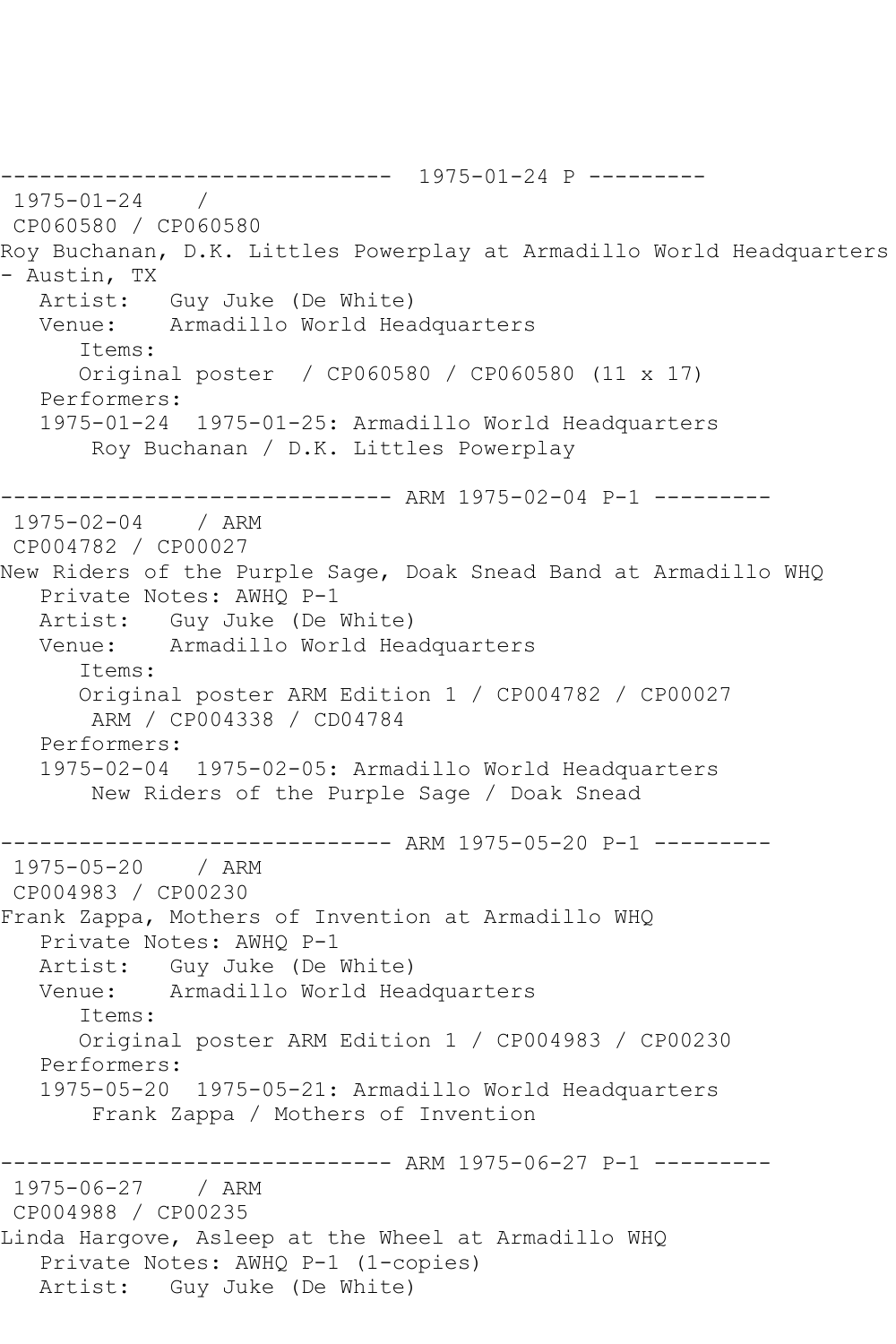Venue: Armadillo World Headquarters Items: Original poster ARM Edition 1 / CP004988 / CP00235 Performers: 1975-06-27 1975-06-28: Armadillo World Headquarters Linda Hargrove / Asleep at the Wheel ------------------------------ ARM 1975-08-02 P-1 --------- 1975-08-02 / ARM CP004991 / CP00238 Commander Cody and his Lost Planet Airmen at Armadillo WHQ Private Notes: AWHQ P-1 (1-copies) Artist: Guy Juke (De White) Venue: Armadillo World Headquarters Items: Original poster ARM Edition 1 / CP004991 / CP00238 ARM / CP015288 / ME0435 ARM / CP022076 / XQ007 Performers: 1975-08-02: Armadillo World Headquarters Commander Cody and his Lost Planet Airmen / Commander Cody and his Lost Planet Airmen ------------------------------ ARM 1975-09-01 P-1 --------- 1975-09-01 / ARM CP005040 / CP00287 Roy Buchanan, Bugs Henderson at Armadillo WHQ Private Notes: AWHQP-1 Artist: Guy Juke (De White) Venue: Armadillo World Headquarters Items: Original poster ARM Edition 1 / CP005040 / CP00287 ARM / CP020146 / XK19750901 ARM / NONE / XK1975090 Performers: 1975-09-01 1975-09-03: Armadillo World Headquarters Roy Buchanan / Bugs Henderson / Roy Buchanan / Bugs Henderson ------------------------------ ARM 1975-09-03 P-1 --------- 1975-09-03 / ARM CP004995 / CP00242 Freddie King, Lightnin' Hopkins at Armadillo WHQ Private Notes: AWHQ P-1 Artist: Guy Juke (De White) Venue: Armadillo World Headquarters Items: Original poster ARM Edition 1 / CP004995 / CP00242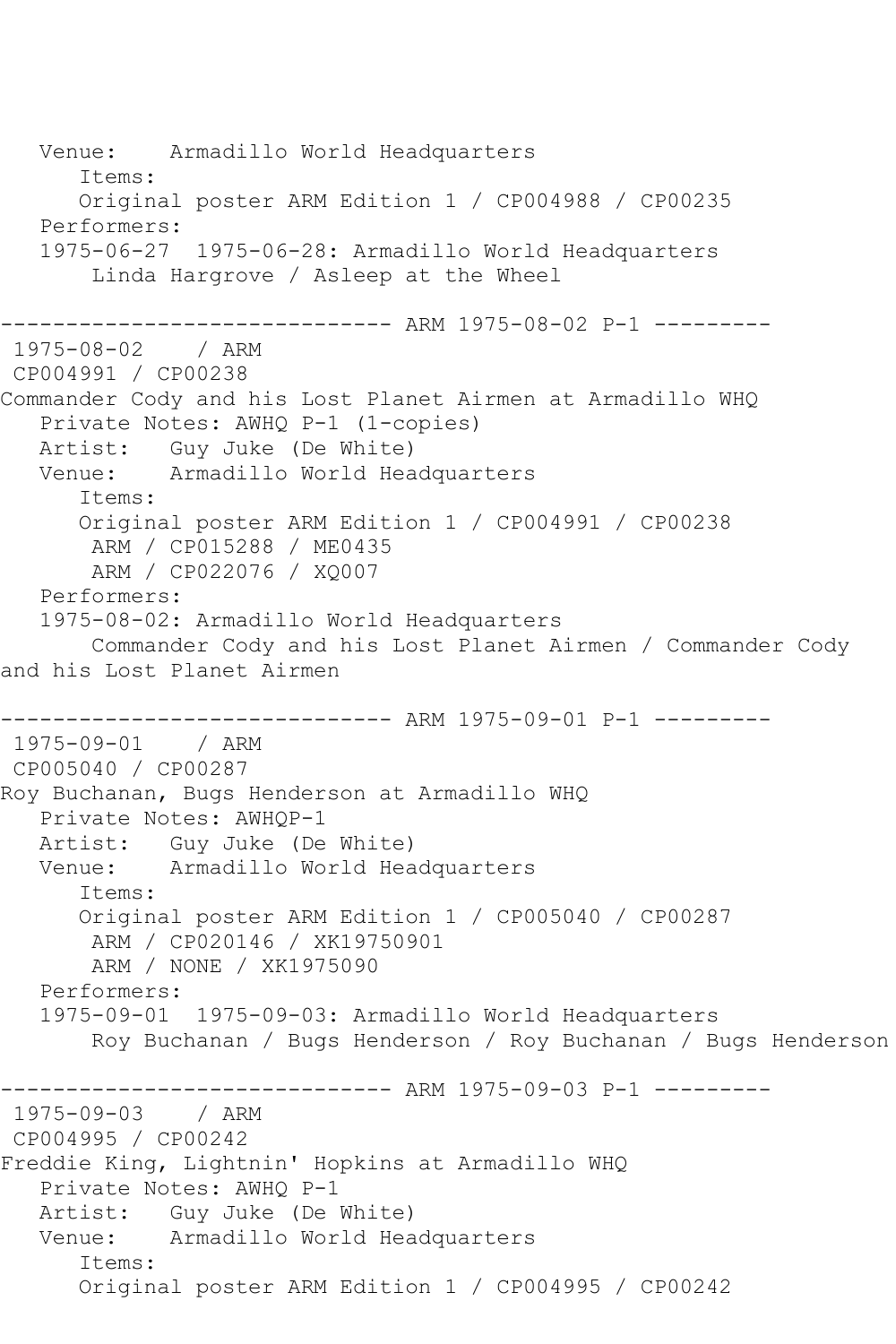ARM / CP015304 / ME0451 Performers: 1975-09-03 1975-09-06: Armadillo World Headquarters Freddie King / Lightnin' Hopkins / Chris Blackwell / David Fathead Newman / Bugs Henderson / John Mitsinger ------------------------------ ARM 1975-10-20 P-1 --------- 1975-10-20 / ARM CP004997 / CP00244 Shawn Phillips, Hall and Oates at Armadillo WHQ Private Notes: AWHQ P-1 Artist: Guy Juke (De White) Venue: Armadillo World Headquarters Items: Original poster ARM Edition 1 / CP004997 / CP00244 ARM / CP015336 / ME0483 Performers: 1975-10-20 1975-10-21: Armadillo World Headquarters Shawn Phillips / Hall and Oates ------------------------------ ARM 1976 P --------- 1976 / ARM CP004536 / CD05797 Armadillo Presents Artist: Guy Juke (De White)<br>Venue: Armadillo World Hea Armadillo World Headquarters Items: Original poster ARM / CP004536 / CD05797 Performers: 1976: Armadillo World Headquarters ------------------------------ ARM 1976-08-04 P-1 --------- 1976-08-04 / ARM CP004916 / CP00162 Steven Fromholz, Rusty Wier at Armadillo WHQ Private Notes: AWHQ P-1 Artist: Guy Juke (De White) Venue: Armadillo World Headquarters Items: Original poster ARM Edition 1 / CP004916 / CP00162 Performers: 1976-08-04: Armadillo World Headquarters Steven Fromholz / Rusty Wier ------------------------------ ARM 1976-11-16 P-1 --------- 1976-11-16 / ARM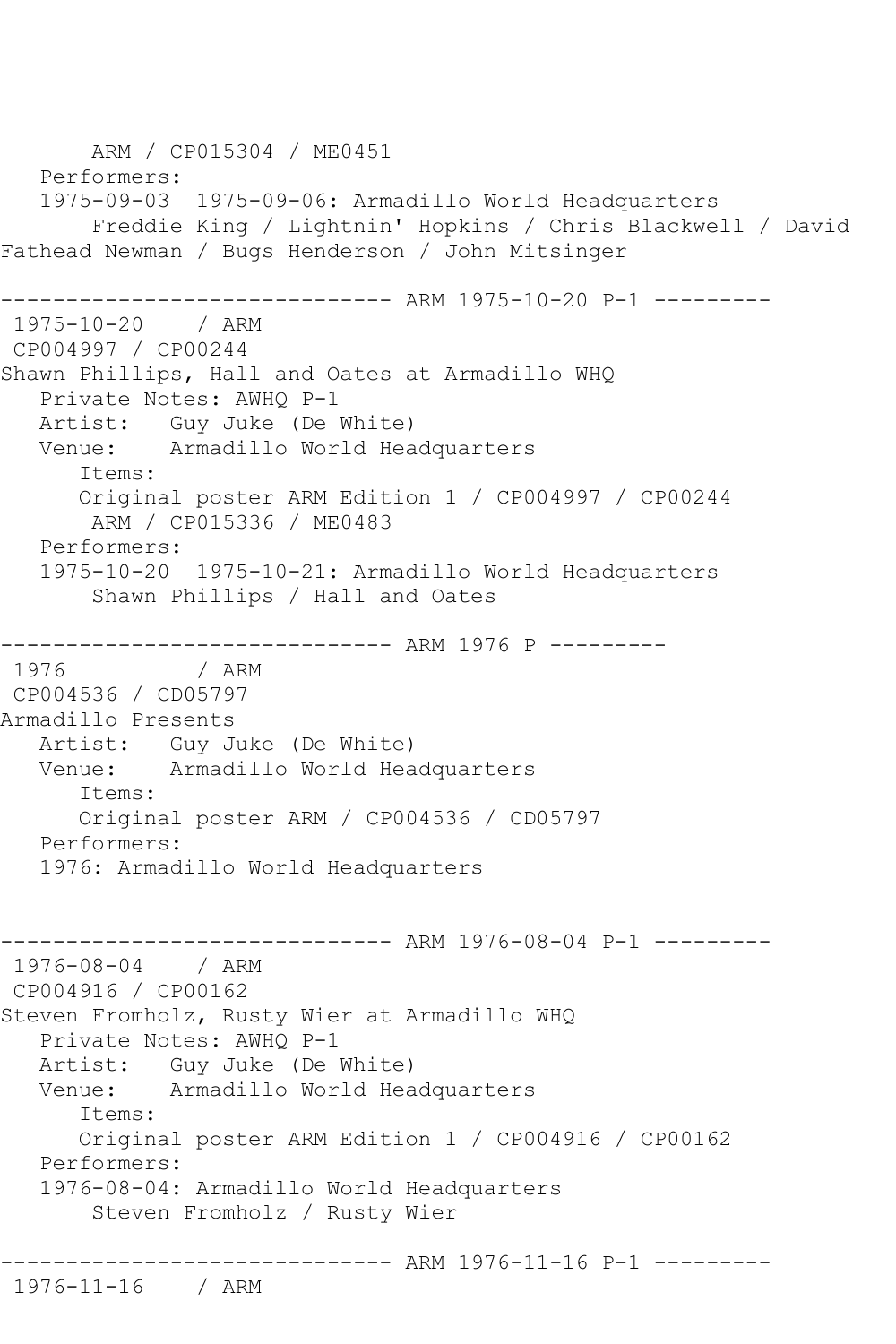```
CP005115 / CP00362
Rory Buchanan, Graham Parker at Armadillo WHQ
  Notes: T
   Private Notes: AWHQ P-1
   Artist: Guy Juke (De White)
   Venue: Armadillo World Headquarters
       Items:
       Original poster ARM Edition 1 / CP005115 / CP00362
   Performers:
   1976-11-16: Armadillo World Headquarters
        Rory Buchanan / Graham Parker / Rumor
                    ------------------------------ ARM 1976-11-24 P-1 ---------
1976-11-24 / ARM 
CP004925 / CP00171
Shiva's Head Band, Kurt Van Sickle at Armadillo WHQ
  Notes: T
   Private Notes: AWHQ P-1
   Artist: Guy Juke (De White)
   Venue: Armadillo World Headquarters
       Items:
       Original poster ARM Edition 1 / CP004925 / CP00171
   Performers:
   1976-11-24: Armadillo World Headquarters
        Shiva's Head Band / Kurt Van Sickle / Wommack Brothers / 
Balcones Fault / Boo Ray and the Bivalves / Turk Pipkin / Too Smooth 
/ Shotgun / Lynyrd Skynyrd
------------------------------ ARM 1976-12-01 P-1 ---------
1976-12-01 / ARM 
CP004926 / CP00172
Silver City Saddle Tramps, Paul Ray and the Cobras at Armadillo WHQ
  Notes: T
   Private Notes: AWHQ P-1
   Artist: Guy Juke (De White)
   Venue: Armadillo World Headquarters
       Items:
      Original poster ARM Edition 1 / CP004926 / CP00172
   Performers:
   1976-12-01 1976-12-08: Armadillo World Headquarters
        Silver City Saddle Tramps / Paul Ray / Dan del Santo / 
Professors of Pleasure / Drian Augers / Oblivion Express / Mike 
Greene / Greezy Wheels / KIWI / Butch Hancock / Herbie Hancock
                    ----------- ARM 1976-12-08 P-1 ----------
1976-12-08 / ARM 
CP004927 / CP00173
```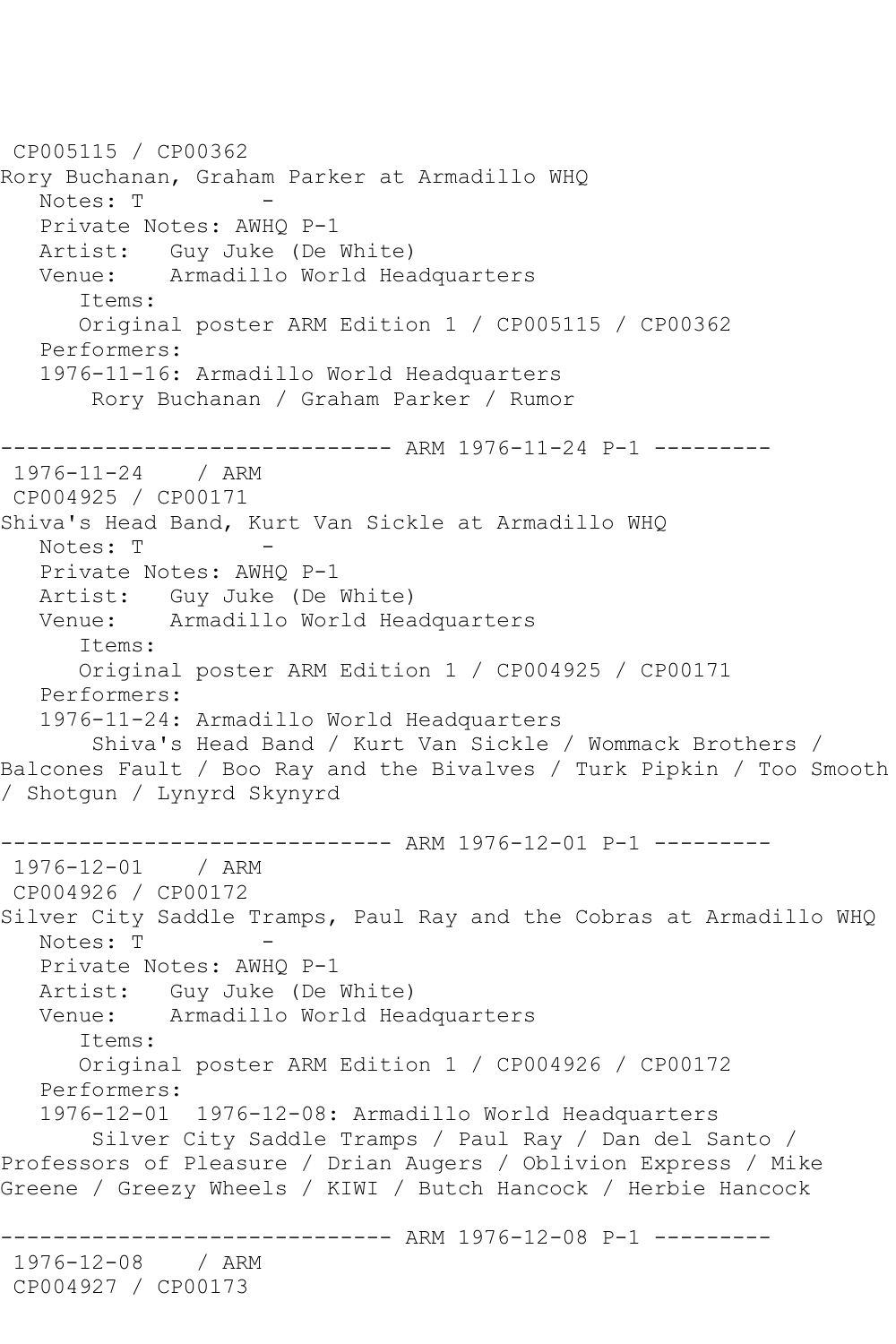```
Jimmie Spheeris, Herbie Hancock at Armadillo WHQ
  Notes: T
   Private Notes: AWHQ P-1
  Artist: Guy Juke (De White)<br>Venue: Armadillo World Hea
            Armadillo World Headquarters
       Items:
      Original poster ARM Edition 1 / CP004927 / CP00173
   Performers:
   1976-12-08 1976-12-15: Armadillo World Headquarters
        Jimmie Spheeris / Herbie Hancock / Wah Wah Watson / James 
Polk / James Polk / Jazzmanian Devils / Doug Sahm / Alvin Crow / El 
Mol'no / Milton Carroll / Howlers / Jimmie Spheeris
   ------------------------------ 1976-12-15 P ---------
1976-12-15 / 
Weekly Calendar at Armadillo WHQ
   Artist: Guy Juke (De White)
   Venue: Armadillo World Headquarters
      Items:
      Original poster / 
   Performers:
   1976-12-15: Armadillo World Headquarters
        Weekly Calendar
------------------------------ ARM 1976-12-15 P-1 ---------
1976-12-15 / ARM 
CP004944 / CP00191
Contenders, Lucky Roach at Armadillo WHQ
  Notes: S
   Private Notes: AWHQ P-1
   Artist: Guy Juke (De White)
   Venue: Armadillo World Headquarters
       Items:
       Original poster ARM Edition 1 / CP004944 / CP00191
   Performers:
   1976-12-15 1976-12-30: Armadillo World Headquarters
        Contenders / Lucky Roach / Al Kooper
------------------------------ ARM 1977-01-14 P-1 ---------
1977-01-14 / ARM 
CP004935 / CP00182
Larry Coryell, Point at Armadillo WHQ
   Private Notes: AWHQ P-1
   Artist: Guy Juke (De White)
   Venue: Armadillo World Headquarters
       Items:
```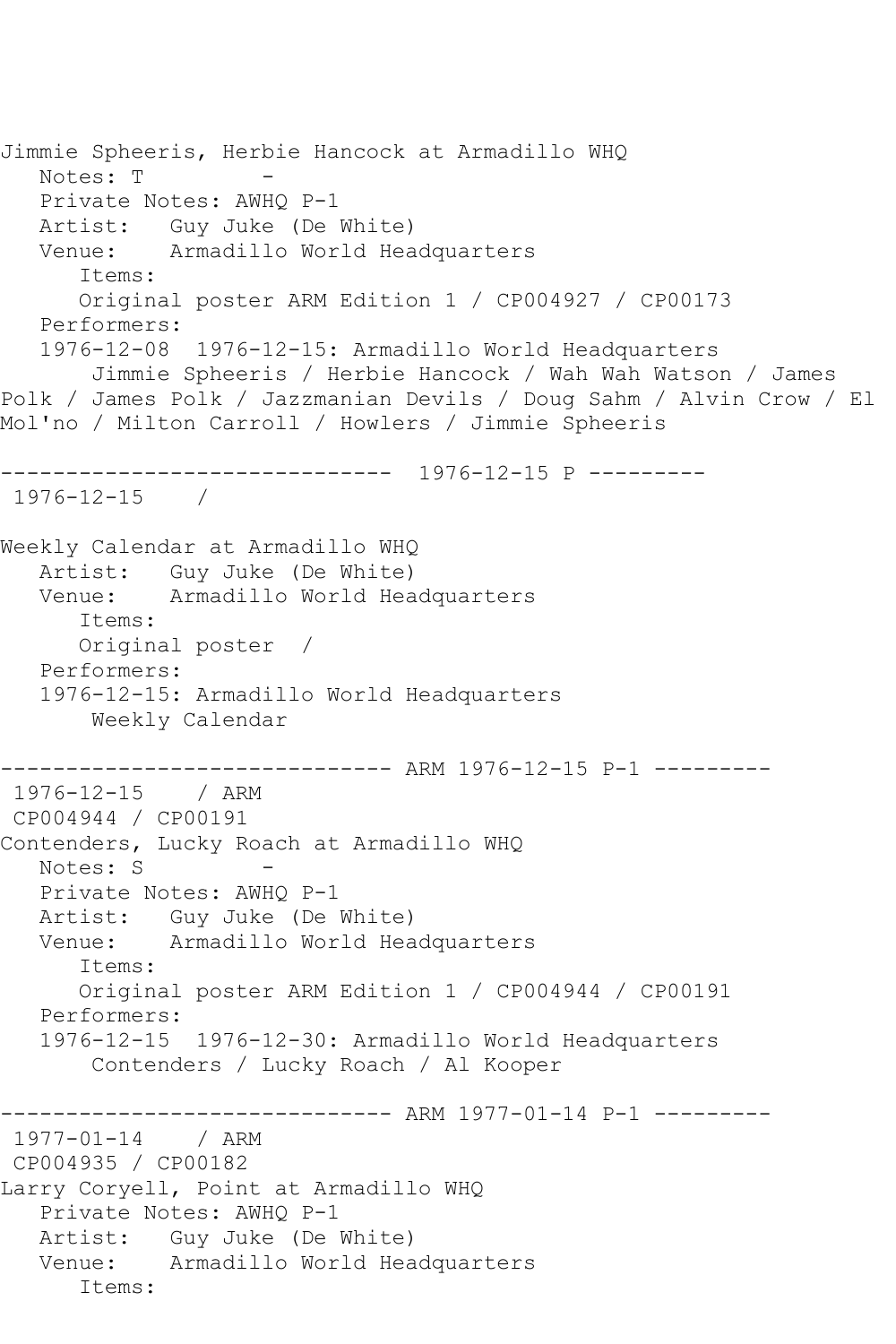Original poster ARM Edition 1 / CP004935 / CP00182 Performers: 1977-01-14: Armadillo World Headquarters Larry Coryell / Point ------------------------------ ARM 1977-02-05 P-1 --------- 1977-02-05 / ARM CP004940 / CP00187 Jimmy Spheeris, Cheezmo Schmaltz at Armadillo WHQ Private Notes: AWHQ P-1 Artist: Guy Juke (De White) Venue: Armadillo World Headquarters Items: Original poster ARM Edition 1 / CP004940 / CP00187 Performers: 1977-02-05: Armadillo World Headquarters Jimmy Spheeris / Cheezmo Schmaltz ------------------------------ ARM 1977-04-02 P-1 --------- 1977-04-02 / ARM CP004957 / CP00204 Dee Moeller at Armadillo WHQ Private Notes: AWHQ P-1 (1-copies) Artist: Guy Juke (De White) Venue: Armadillo World Headquarters Items: Original poster ARM Edition 1 / CP004957 / CP00204 Performers: 1977-04-02: Armadillo World Headquarters Dee Moeller ------------------------------ ARM 1977-04-06 P-1 --------- 1977-04-06 / ARM CP005127 / CP00374 Butch Hancock, AWHQ House Band at Armadillo WHQ Notes: S Private Notes: AWHQ P-1 Artist: Guy Juke (De White) Venue: Armadillo World Headquarters Items: Original poster ARM Edition 1 / CP005127 / CP00374 Performers: 1977-04-06: Armadillo World Headquarters Butch Hancock / AWHQ House Band ------------------------------ ARM 1977-05-13 P-1 --------- 1977-05-13 / ARM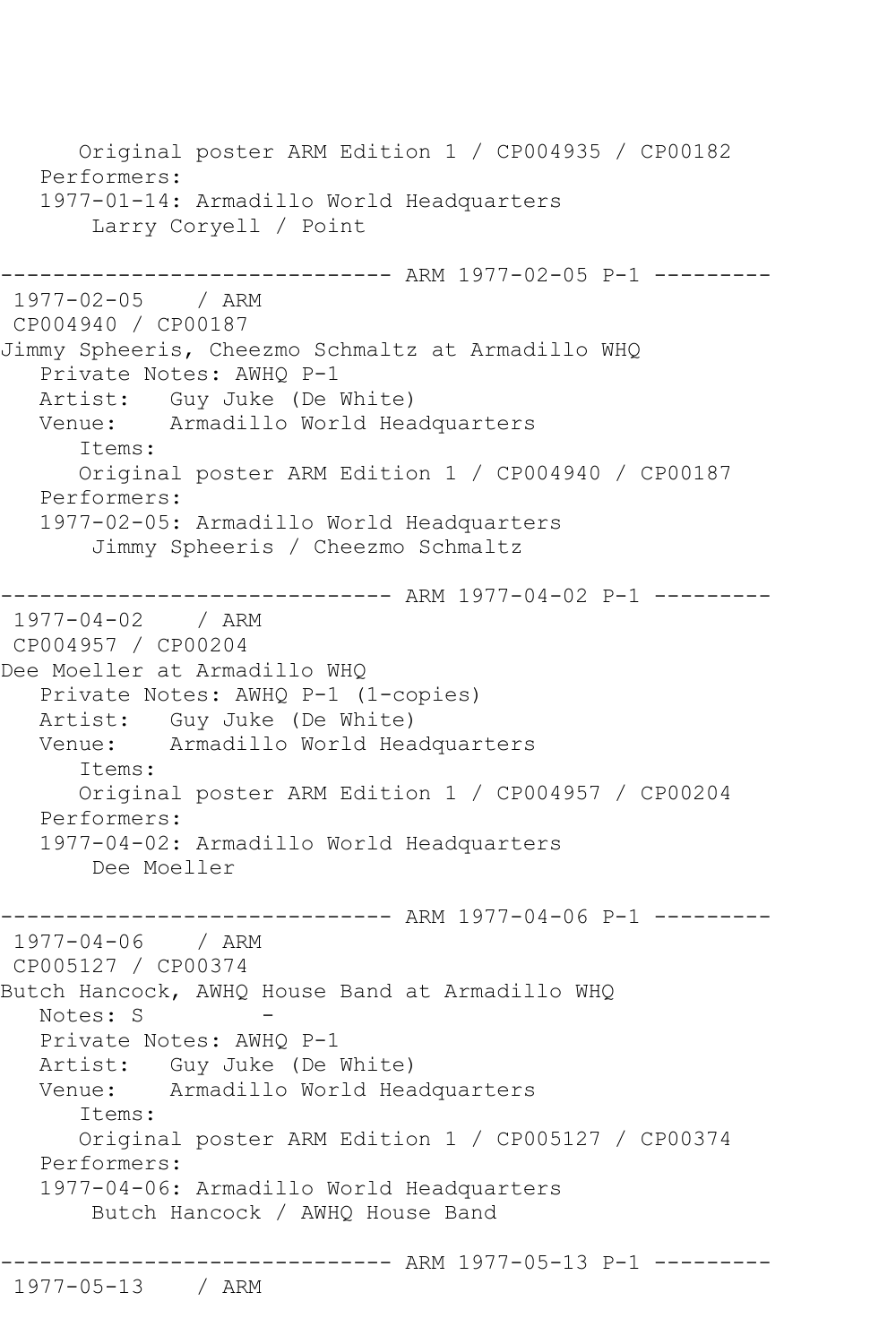```
CP004931 / CP00178
Kenny Loggins at Armadillo WHQ
    Private Notes: AWHQ P-1 (5-copies)
  Artist: Guy Juke (De White)<br>Venue: Armadillo World Hea
            Armadillo World Headquarters
       Items:
       Original poster ARM Edition 1 / CP004931 / CP00178
        ARM / CP015279 / ME0426
        ARM / CP015337 / ME0484
    Performers:
    1977-05-13: Armadillo World Headquarters
        Kenny Loggins
------------------------------ ARM 1977-07-09 P-1 ---------
1977-07-09 / ARM 
CP004842 / CP00087
Larry Coryell, Aurora at Armadillo WHQ
    Private Notes: AWHQ P-1 (1-copies)
  Artist: Guy Juke (De White)<br>Venue: Armadillo World Hea
            Armadillo World Headquarters
       Items:
       Original poster ARM Edition 1 / CP004842 / CP00087
   Performers:
   1977-07-09: Armadillo World Headquarters
        Larry Coryell / Aurora
------------------------------ ARM 1977-07-22 P-1 ---------
1977-07-22 / ARM 
CP004969 / CP00216
Albert Collins, Jimmie Vaughan at Armadillo WHQ
   Private Notes: AWHQ P-1
  Artist: Guy Juke (De White)<br>Venue: Armadillo World Hea
            Armadillo World Headquarters
       Items:
       Original poster ARM Edition 1 / CP004969 / CP00216
        ARM / CP015281 / ME0428
   Performers:
    1977-07-22 1977-07-23: Armadillo World Headquarters
        Albert Collins and the Icebreakers / Jimmie Ray Vaughan / 
Fabulous Thunderbirds
------------------------------ ARM 1977-08-28 P-1 ---------
1977-08-28 / ARM 
CP004972 / CP00219
Kinky Friedman, Howlers at Armadillo WHQ
    Private Notes: AWHQ P-1
   Artist: Guy Juke (De White)
```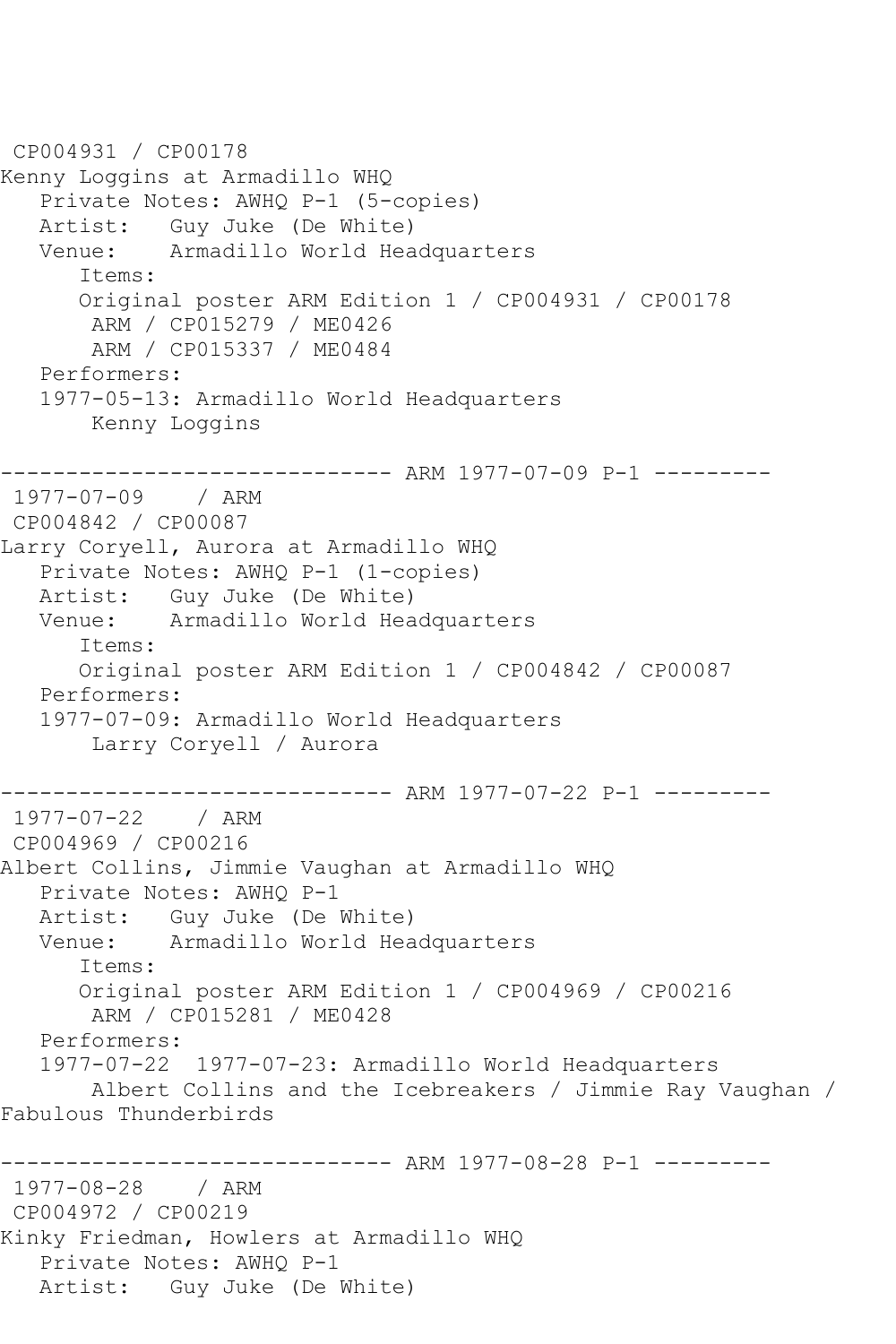Venue: Armadillo World Headquarters Items: Original poster ARM Edition 1 / CP004972 / CP00219 Performers: 1977-08-28: Armadillo World Headquarters Kinky Friedman / Howlers ------------------------------ ARM 1977-09-13 P-1 --------- 1977-09-13 / ARM CP005159 / CP00406 Frank Zappa at Armadillo WHQ Private Notes: AWHQ P-1 Artist: Guy Juke (De White) Venue: Armadillo World Headquarters Items: Original poster ARM Edition 1 / CP005159 / CP00406 ARM / CP015309 / ME0456 Performers: 1977-09-13: Armadillo World Headquarters Frank Zappa ------------------------------ 1977-09-13 P --------- 1977-09-13 / CP060497 / CP060497 Frank Zappa at Armadillo World Headquarters - Austin, TX Artist: Guy Juke (De White) Venue: Armadillo World Headquarters Items: Original poster / CP060497 / CP060497 (11 x 17) Performers: 1977-09-13: Armadillo World Headquarters Frank Zappa ------------------------------ ARM 1977-11-21 P-1 --------- 1977-11-21 / ARM CP005041 / CP00288 Armadillo Cabaret, Butch Hancock Band at Armadillo WHQ Private Notes: AWHQ P-1 Artist: Guy Juke (De White)<br>Venue: Armadillo World Hea Armadillo World Headquarters Items: Original poster ARM Edition 1 / CP005041 / CP00288 Performers: 1977-11-21 1977-11-23: Armadillo World Headquarters Armadillo Cabaret / Butch Hancock / Split-Rail ------------------------------ ARM 1978-02-06 P-1 ---------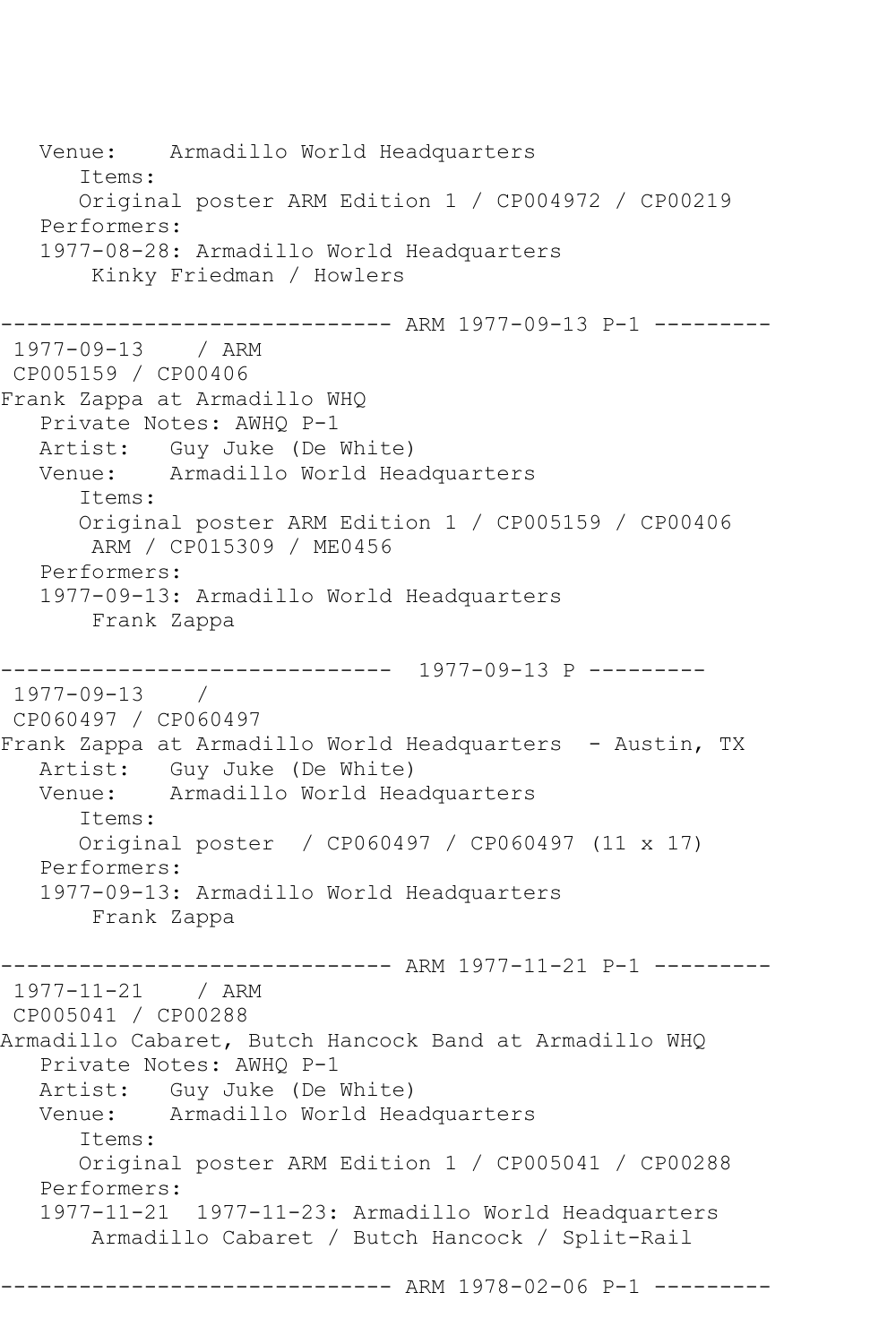1978-02-06 / ARM CP005104 / CP00351 Butch Hancock Band at Armadillo WHQ Private Notes: AWHQ HB-1 Artist: Guy Juke (De White) Venue: Armadillo World Headquarters Items: Original poster ARM Edition 1 / CP005104 / CP00351 Performers: 1978-02-06 1978-02-07: Armadillo World Headquarters Butch Hancock ------------------------------ ARM 1978-04-22 P-1 --------- 1978-04-22 / ARM CP005106 / CP00353 Butch Hancock Band, Kenny Acosta and the Jets at Armadillo WHQ Notes: T Private Notes: AWHQ HB-1 Artist: Guy Juke (De White) Venue: Armadillo World Headquarters Items: Original poster ARM Edition 1 / CP005106 / CP00353 Performers: 1978-04-22: Armadillo World Headquarters Butch Hancock / Kenny Acosta ------------------------------ ARM 1978-04-27 P-1 --------- 1978-04-27 / ARM CP004901 / CP00147 Bob Weir, John Vandiver at Armadillo WHQ Private Notes: AWHQ P-1 Artist: Guy Juke (De White)<br>Venue: Armadillo World Hea Armadillo World Headquarters Items: Original poster ARM Edition 1 / CP004901 / CP00147 ARM / CP015285 / ME0432 Performers: 1978-04-27: Armadillo World Headquarters Bob Weir / John Vandiver ------------------------------ ARM 1978-06-11 P-1 --------- 1978-06-11 / ARM CP004928 / CP00175 Steven Fromholz, Jon Emery at Armadillo WHQ Private Notes: AWHQ P-1 Event: Gemini Birthday Celebration Artist: Guy Juke (De White)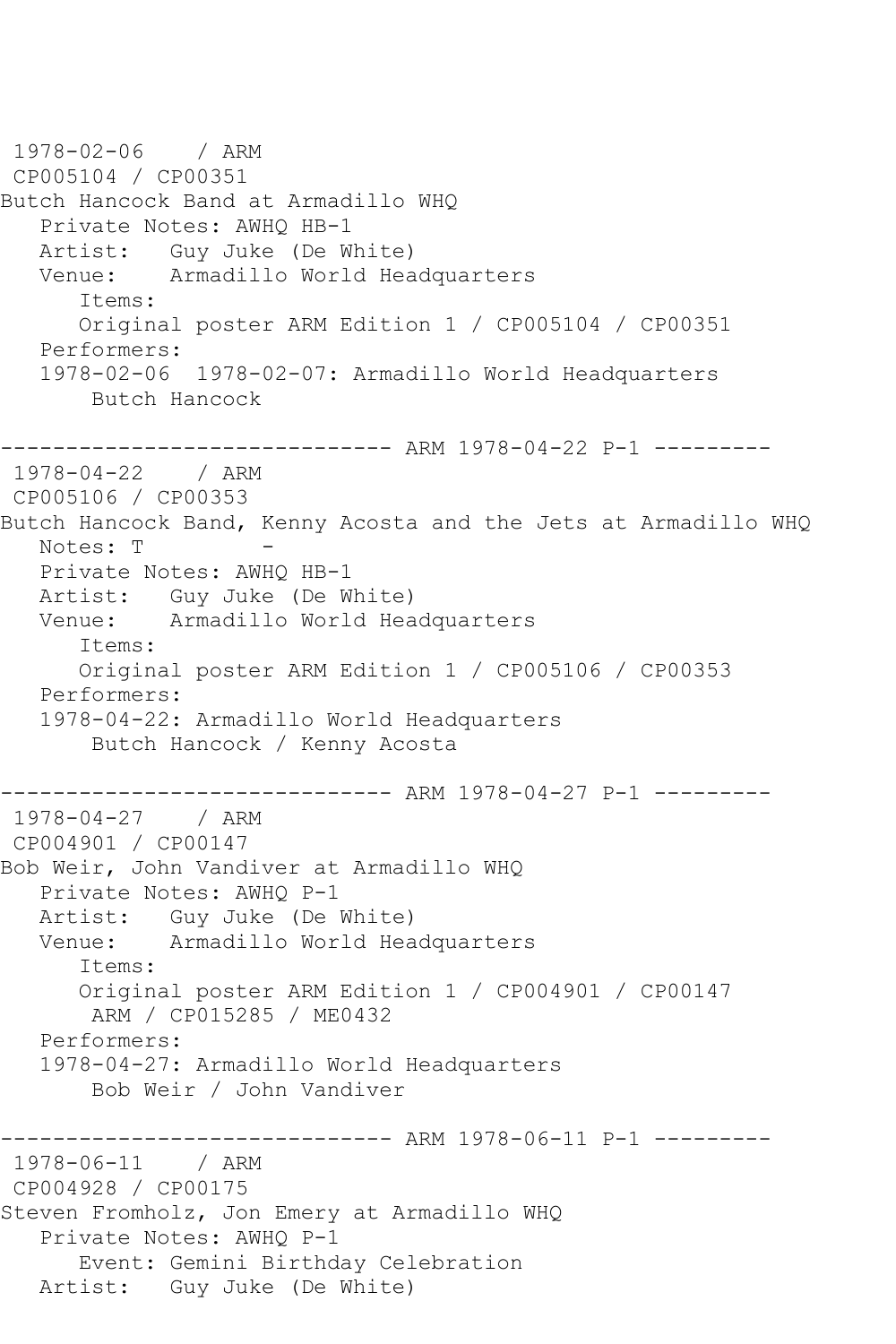Venue: Armadillo World Headquarters Items: Original poster ARM Edition 1 / CP004928 / CP00175 ARM / CP004933 / CP00180 ARM / CP019054 / XB002 Performers: 1978-06-11: Armadillo World Headquarters Steven Fromholz / Jon Emery ------------------------------ ARM 1978-06-18 P-1 --------- 1978-06-18 / ARM CP004908 / CP00154 Papa John Creach, Kenny Acosta and the Jets at Armadillo WHQ Private Notes: AWHQ P-1 Artist: Guy Juke (De White) Venue: Armadillo World Headquarters Items: Original poster ARM Edition 1 / CP004908 / CP00154 ARM / CP015321 / ME0468 Performers: 1978-06-18: Armadillo World Headquarters Papa John Creach / Kenny Acosta ------------------------------ ARM 1978-07-26 P-1 --------- 1978-07-26 / ARM CP004855 / CP00100 Amazing Rhythm Aces, John Vandiver at Armadillo WHQ Private Notes: AWHQ P-1 Artist: Guy Juke (De White) Venue: Armadillo World Headquarters Items: Original poster ARM Edition 1 / CP004855 / CP00100 Performers: 1978-07-26: Armadillo World Headquarters Amazing Rhythm Aces / John Vandiver / Shake Russell Band ------------------------------ 1978-07-26 P --------- 1978-07-26 / CP061506 / CP061506 Amazing Rhythm Aces, John Vandiver at Armadillo World Headquarters [Austin, TX] Artist: Guy Juke (De White) Venue: Armadillo World Headquarters Items: Original poster / CP061506 / CP061506 (11 x 17) Performers: 1978-07-26: Armadillo World Headquarters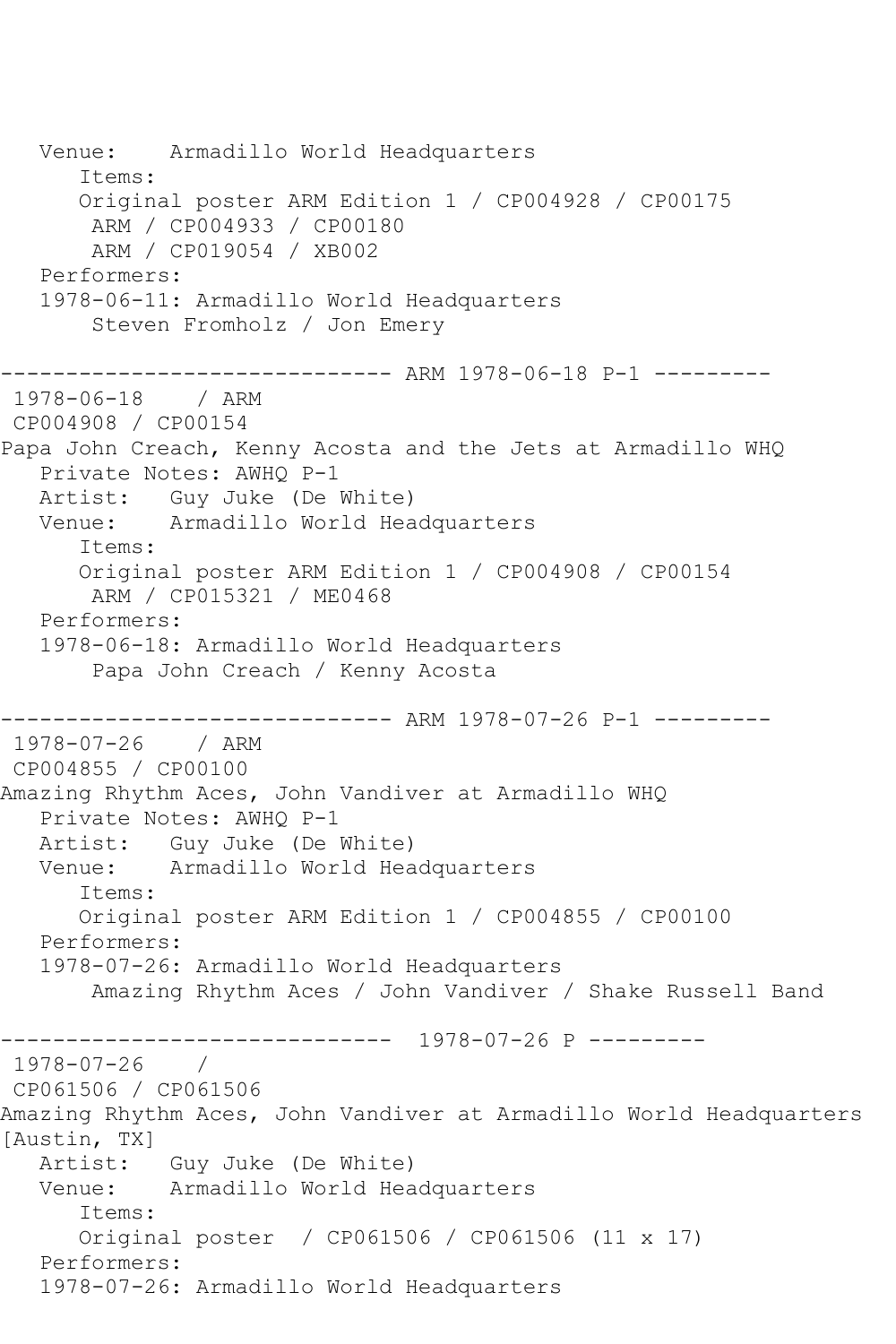Amazing Rhythm Aces / John Vandiver / Shake Russell Band ------------------------------ ARM 1978-11-17 P-1 --------- 1978-11-17 / ARM CP004867 / CP00112 Uncle Walt's Band, Country Gazette at Armadillo WHQ Private Notes: AWHQ P-1 Artist: Guy Juke (De White) Venue: Armadillo World Headquarters Items: Original poster ARM Edition 1 / CP004867 / CP00112 Performers: 1978-11-17: Armadillo World Headquarters Uncle Walt's Band / Country Gazette ------------------------------ ARM 1978-12-13 P-1 --------- 1978-12-13 / ARM CP004872 / CP00117 3rd Annual Armadillo Christmas Bazaar at Armadillo WHQ Private Notes: AWHQ P-1 Series: 3rd Annual Christmas Artist: Guy Juke (De White)<br>Venue: Armadillo World Hea Armadillo World Headquarters Items: Original poster ARM Edition 1 / CP004872 / CP00117 Performers: 1978-12-13 1978-12-24: Armadillo World Headquarters Armadillo Christmas ------------------------------ ARM 1978-12-31 P-1 --------- 1978-12-31 / ARM CP004873 / CP00118 Too Smooth, Bugs Henderson at Armadillo WHQ Private Notes: AWHQ P-1 Artist: Guy Juke (De White)<br>Venue: Armadillo World Hea Armadillo World Headquarters Items: Original poster ARM Edition 1 / CP004873 / CP00118 Performers: 1978-12-31: Armadillo World Headquarters Too Smooth / Bugs Henderson / Wommack Brothers ------------------------------ ARM 1979-07-01 P-1 --------- 1979-07-01 / ARM CP004878 / CP00123 Kenny Acosta, Hugh Garraway at Armadillo WHQ - 3rd Gumbo Boil & Jellyrol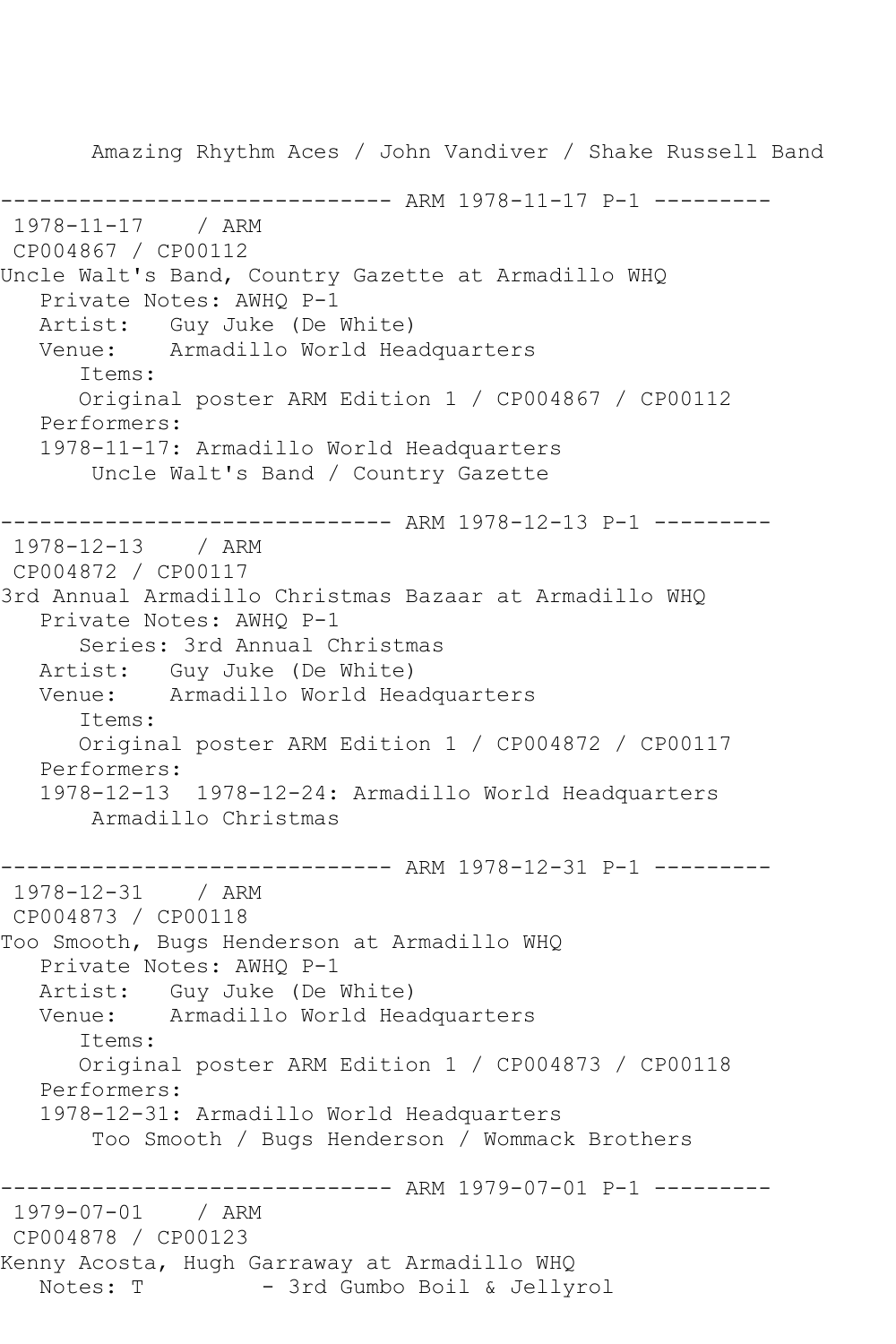```
 Private Notes: AWHQ P-1 (2-copies)
       Series: 3rd Gumbo Boil
  Artist: Guy Juke (De White)<br>Venue: Armadillo World Hea
            Armadillo World Headquarters
       Items:
       Original poster ARM Edition 1 / CP004878 / CP00123
    Performers:
    1979-07-01: Armadillo World Headquarters
        Kenny Acosta / Hugh Garraway / Echo and the Bunnymen / Cliff 
Carter / Andy Miller / Little David Murray / Keith Dunn / Ray 
Morales / Danny Hawk / Mc Steve Dean
------------------------------ ARM 1979-07-31 P-1 ---------
1979-07-31 / ARM 
CP004893 / CP00138
Rickie Lee Jones at Armadillo WHQ
   Notes: 
This item appears in the book 'The Art of Modern Rock' as AMR # 
022.3
   Private Notes: AWHQ P-1
   Artist: Guy Juke (De White)
   Venue: Armadillo World Headquarters
       Items:
       Original poster ARM Edition 1 / CP004893 / CP00138
   Performers:
   1979-07-31: Armadillo World Headquarters
        Rickie Lee Jones
                ------------------------------ ARM 1979-09-15 P-1 ---------
1979-09-15 / ARM 
CP005024 / CP00271
Talking Heads at Armadillo WHQ
   Private Notes: AWHQ P-1
   Artist: Guy Juke (De White)
   Venue: Armadillo World Headquarters
       Items:
       Original poster ARM Edition 1 / CP005024 / CP00271
        ARM / CP015320 / ME0467
   Performers:
    1979-09-15 1979-09-16: Armadillo World Headquarters
        Talking Heads
                  ------------------------------ 1979-09-15 P ---------
1979-09-15 / 
CP061132 / CP061132
Talking Heads at Armadillo [Austin, TX]
   Artist: Guy Juke (De White)
```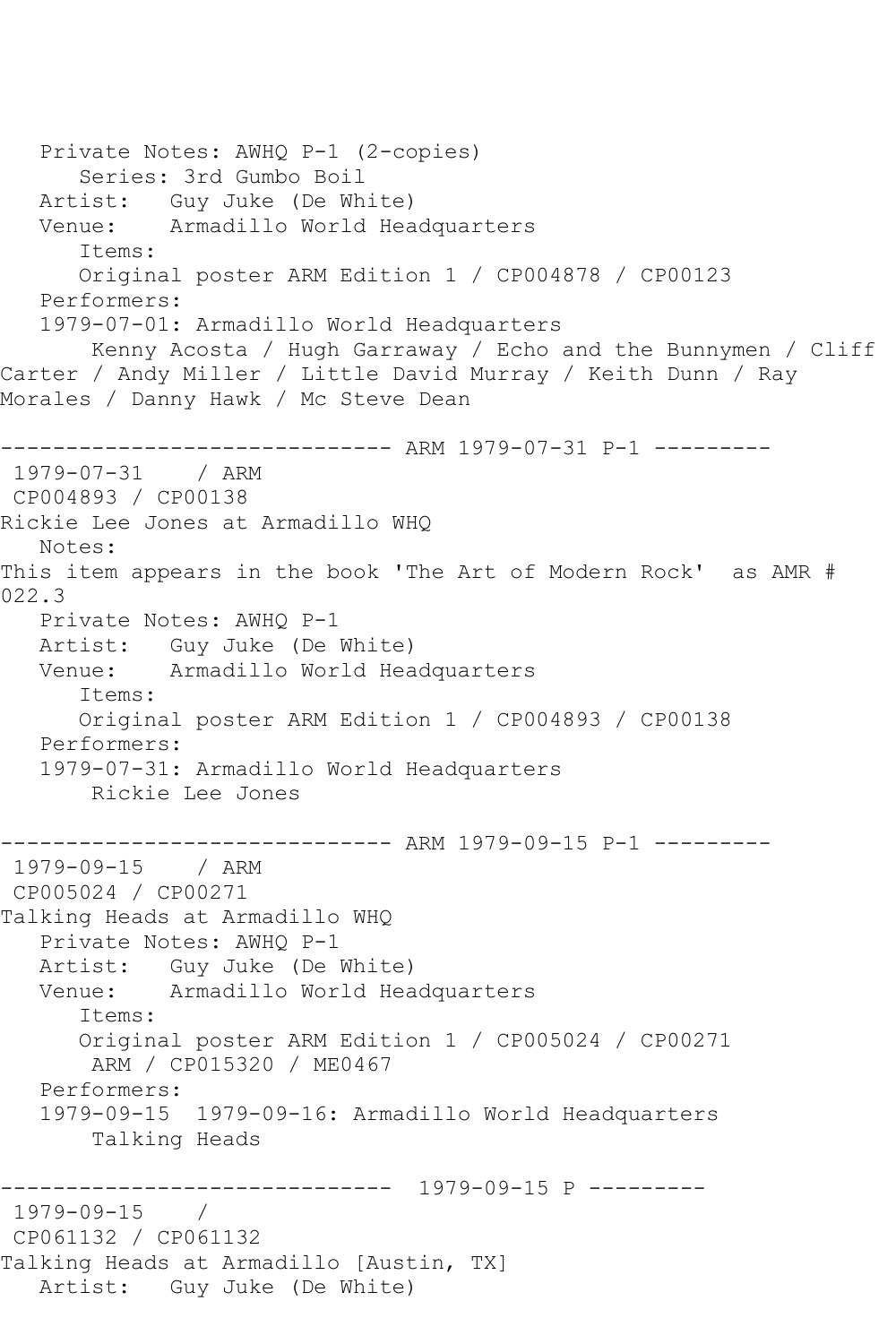Venue: Armadillo Items: Original poster / CP061132 / CP061132 (17-1/2 x 22) Performers: 1979-09-15: Armadillo Talking Heads ------------------------------ 1979-10-19 P --------- 1979-10-19 / Drifters at Armadillo WHQ Artist: Guy Juke (De White)<br>Venue: Armadillo World Hea Armadillo World Headquarters Items: Original poster / Performers: 1979-10-19: Armadillo World Headquarters Drifters ------------------------------ ARM 1979-10-31 P-1 --------- 1979-10-31 / ARM CP005645 / CP00894 Corpo Santo at Armadillo WHQ Private Notes: AWHQ P-1 (2-copies) Artist: Guy Juke (De White) Venue: Armadillo World Headquarters Items: Original poster ARM Edition 1 / CP005645 / CP00894 Original poster ARM Edition 1 / CP004883 / CP00128 Performers: 1979-10-31: Armadillo World Headquarters Corpo Santo ------------------------------ WIH 1980 P-1 --------- 1980 / WIH CP004281 / CD04727 Dan del Santo at Waterloo ice House Artist: Guy Juke (De White) Venue: Waterloo ice House Items: Original poster WIH Edition 1 / CP004281 / CD04727 Performers: 1980: Waterloo ice House Dan del Santo --------------------------------- RAUL 1980 P-1 ----------<br>1980 / RAUL 1980 / RAUL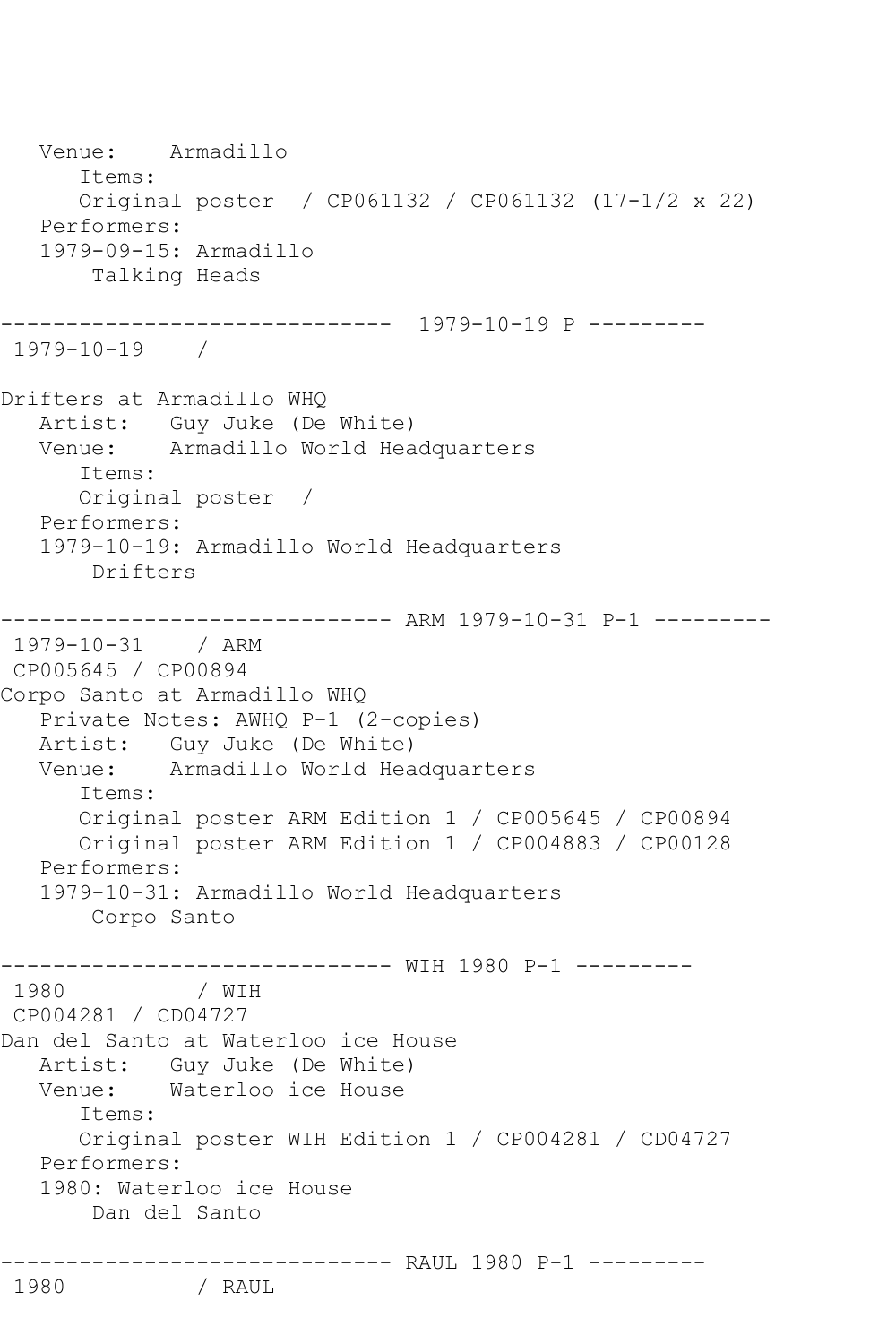CP009650 / CS04395 Terminal Mind, Reactors at Raul's Club - Austin, TX Artist: Guy Juke (De White) Venue: Raul's Club Items: Original poster RAUL Edition 1 / CP009650 / CS04395 Performers: 1980: Raul's Club Terminal Mind / Reactors / Foams / Explosives / Shades / Deliquents ------------------------------ ARM 1980-01-25 P-1 --------- 1980-01-25 / ARM CP004887 / CP00132 Kenny Acosta, Marcia Ball at Armadillo WHQ Private Notes: AWHQ P-1 Series: 5th Annual Gumbo Artist: Guy Juke (De White) Venue: Armadillo World Headquarters Items: Original poster ARM Edition 1 / CP004887 / CP00132 Performers: 1980-01-25: Armadillo World Headquarters Kenny Acosta / Marcia Ball / Paul Ray / C.C. Carter / Kevin Moore / Echo and the Bunnymen / Robert Shaw ------------------------------ 1980-04-11 P --------- 1980-04-11 / CP061439 / CP061439 Dogs at Play at Armadillo World Headquarters [Austin, TX] Artist: Guy Juke (De White) Venue: Armadillo World Headquarters Items: Original poster / CP061439 / CP061439 (11 x 17) Performers: 1980-04-11 1980-04-12: Armadillo World Headquarters Dogs at Play ------------------------------ ARM 1980-08-08 P-1 --------- 1980-08-08 / ARM CP004890 / CP00135 Devo at Armadillo WHQ Private Notes: AWHQ P-1 Artist: Guy Juke (De White) Venue: Armadillo World Headquarters Items: Original poster ARM Edition 1 / CP004890 / CP00135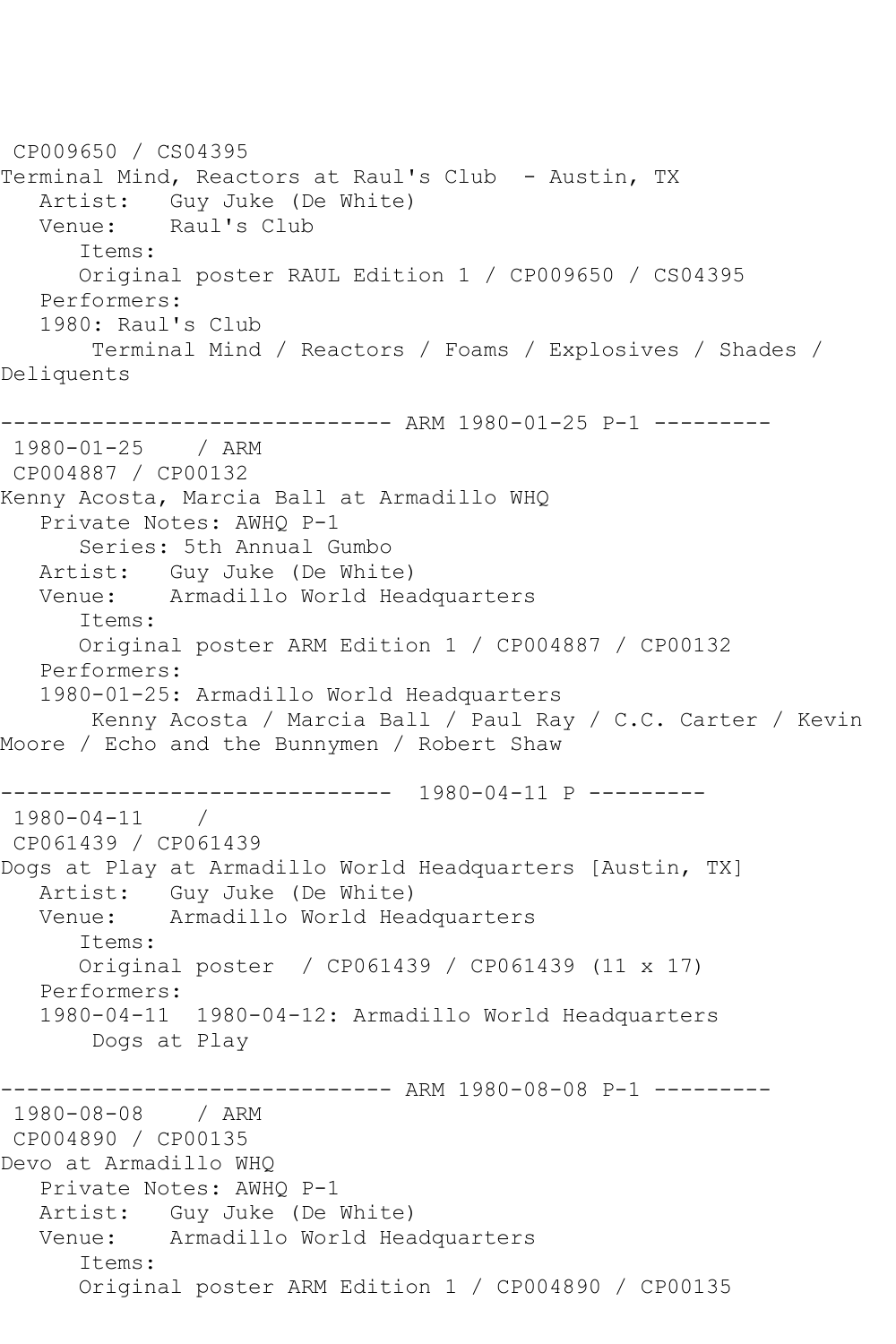Performers: 1980-08-08: Armadillo World Headquarters Devo ------------------------------ 1980-08-08 P --------- 1980-08-08 / CP060572 / CP060572 Devo at Armadillo World Headquarters - Austin, TX Artist: Guy Juke (De White) Venue: Armadillo World Headquarters Promoter: KLBJ / JAM Productions Items: Original poster / CP060572 / CP060572 (11-1/2 x 17-1/2) Notes: Printed Calico L.T.D. Benny Performers: 1980-08-08: Armadillo World Headquarters Devo ------------------------------ ARM 1980-11-03 P-1 --------- 1980-11-03 / ARM CP005032 / CP00279 Dire Straits at Armadillo WHQ Private Notes: AWHQ P-1 Event: Psssst! Artist: Guy Juke (De White) Venue: Armadillo World Headquarters Items: Original poster ARM Edition 1 / CP005032 / CP00279 ARM / CP015277 / ME0424 Performers: 1980-11-03: Armadillo World Headquarters Dire Straits ------------------------------ ARM 1980-11-21 P-1 --------- 1980-11-21 / ARM CP004929 / CP00176 Talking Heads at Armadillo WHQ Private Notes: AWHQ P-1 (1-copies) Artist: Guy Juke (De White) Venue: Armadillo World Headquarters Items: Original poster ARM Edition 1 / CP004929 / CP00176 ARM / CP015330 / ME0477 Performers: 1980-11-21: Armadillo World Headquarters Talking Heads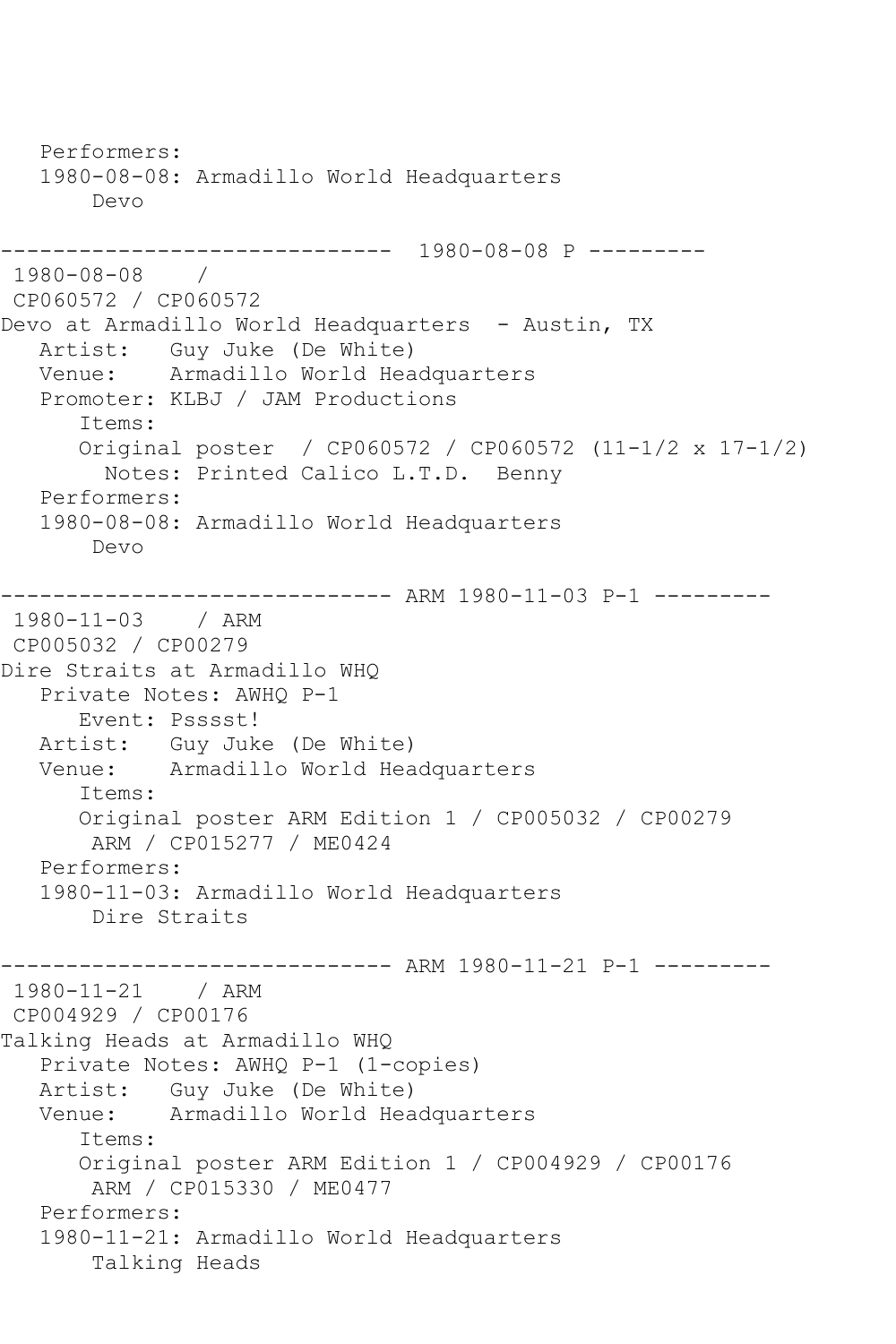------------------------------ AOH 1981-12-31 P-1 --------- 1981-12-31 / AOH CP009003 / CP05876 Joe Ely, Esther's Follies at Austin Opera House - Austin, TX Private Notes: Texas P-1 \* Artist: Guy Juke (De White) Venue: Austin Opera House Items: Original poster AOH Edition 1 / CP009003 / CP05876 Performers: 1981-12-31: Austin Opera House Joe Ely / Esther's Follies / Uranium Savages ------------------------------ FIT 1982-04-10 P --------- 1982-04-10 / FIT CP004575 / CD05836 Joe Ely, Blasters at Fitzgerald's - Houston, TX Artist: Guy Juke (De White) Venue: Fitzgerald's Items: Original poster FIT / CP004575 / CD05836 Performers: 1982-04-10 1982-04-11: Fitzgerald's Joe Ely / Blasters ------------------------------ AOH 1982-12-31 P --------- 1982-12-31 / AOH CP004574 / CD05835 Joe Ely at Austin Opera House - Austin, TX Artist: Guy Juke (De White) Venue: Austin Opera House Items: Original poster AOH / CP004574 / CD05835 Performers: 1982-12-31: Austin Opera House Joe Ely ---------- AOH 1984-12-31 P ---------1984-12-31 / AOH CP004529 / CD05790 Joe Ely at Austin Opera House - Austin, TX Artist: Guy Juke (De White) Venue: Austin Opera House Items: Original poster AOH / CP004529 / CD05790 Performers: 1984-12-31: Austin Opera House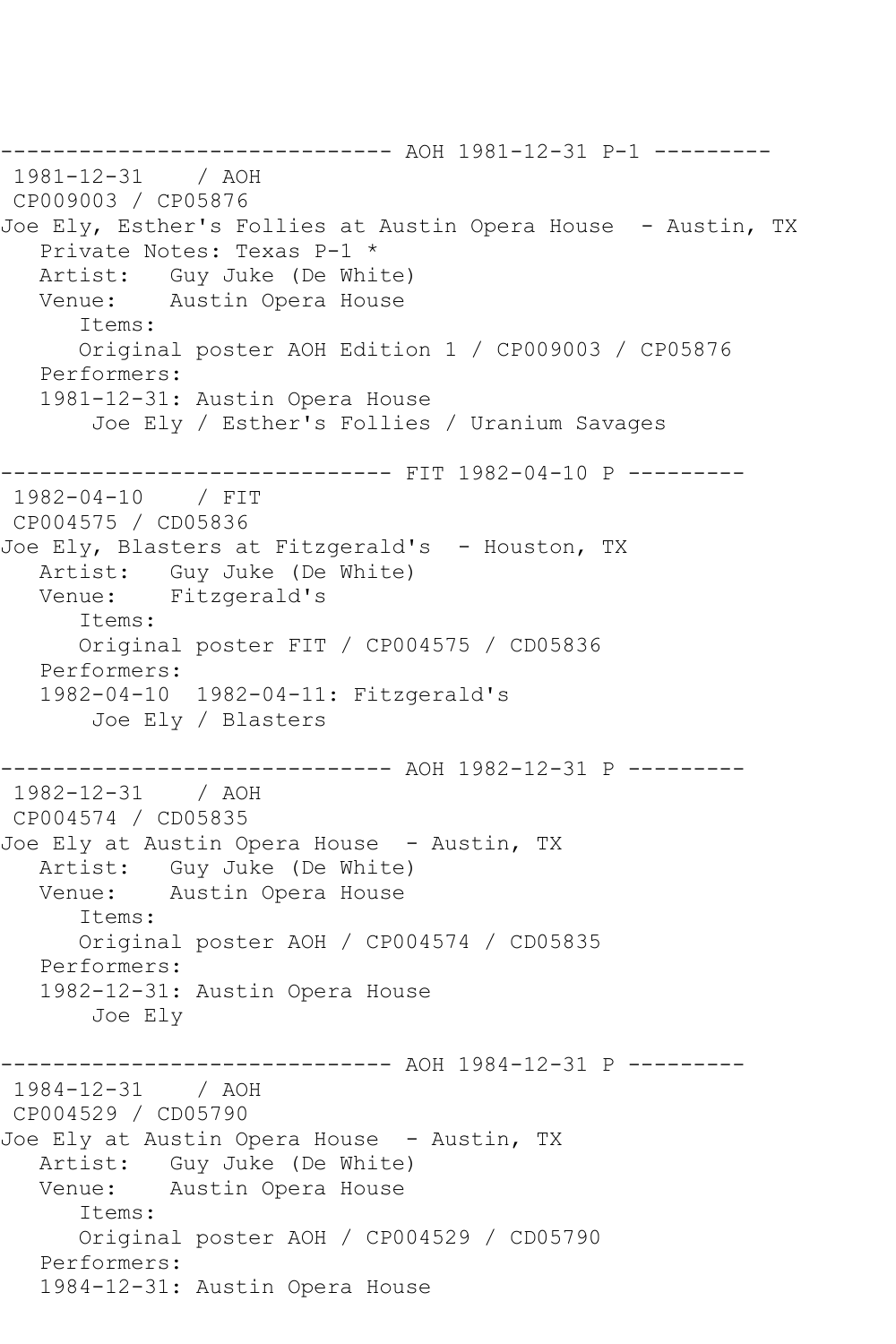Joe Ely

--------------- LIL 1985-10-04 P-1 ---------1985-10-04 / LIL CP004294 / CD04740 Bubble Puppy, Carla and the Cast at Liberty Lunch - Austin, TX Artist: Guy Juke (De White) Venue: Liberty Lunch Items: Original poster LIL Edition 1 / CP004294 / CD04740 Performers: 1985-10-04: Liberty Lunch Bubble Puppy / Carla and the Cast ------------------------------ 1987-03-13 P-1 --------- 1987-03-13 / CP009447 / CS04192 Asleep at thJust chekce Wheel, Zeitgeist at Austin Music Awards - Austin, TX Artist: Guy Juke (De White) Venue: Austin Music Awards Items: Original poster Edition 1 / CP009447 / CS04192 Performers: 1987-03-13: Austin Music Awards Asleep at the Wheel / Zeitgeist / Will Sexton / Ronnie Lane Band / Mc Paul Ray ------------------------------ 1987-05-03 P-1 --------- 1987-05-03 / CP004159 / CD04568 10th Annual Spamarama Spam Jam Series: 10th Annual Artist: Guy Juke (De White) Items: Original poster Edition 1 / CP004159 / CD04568 Performers: 1987-05-03: ------------------------------ 1988-03-11 P-1 --------- 1988-03-11 / CP009448 / CS04193 Joe Ely, Killer Bees at Austin Music Awards - Austin, TX Artist: Guy Juke (De White) Venue: Austin Music Awards Items: Original poster Edition 1 / CP009448 / CS04193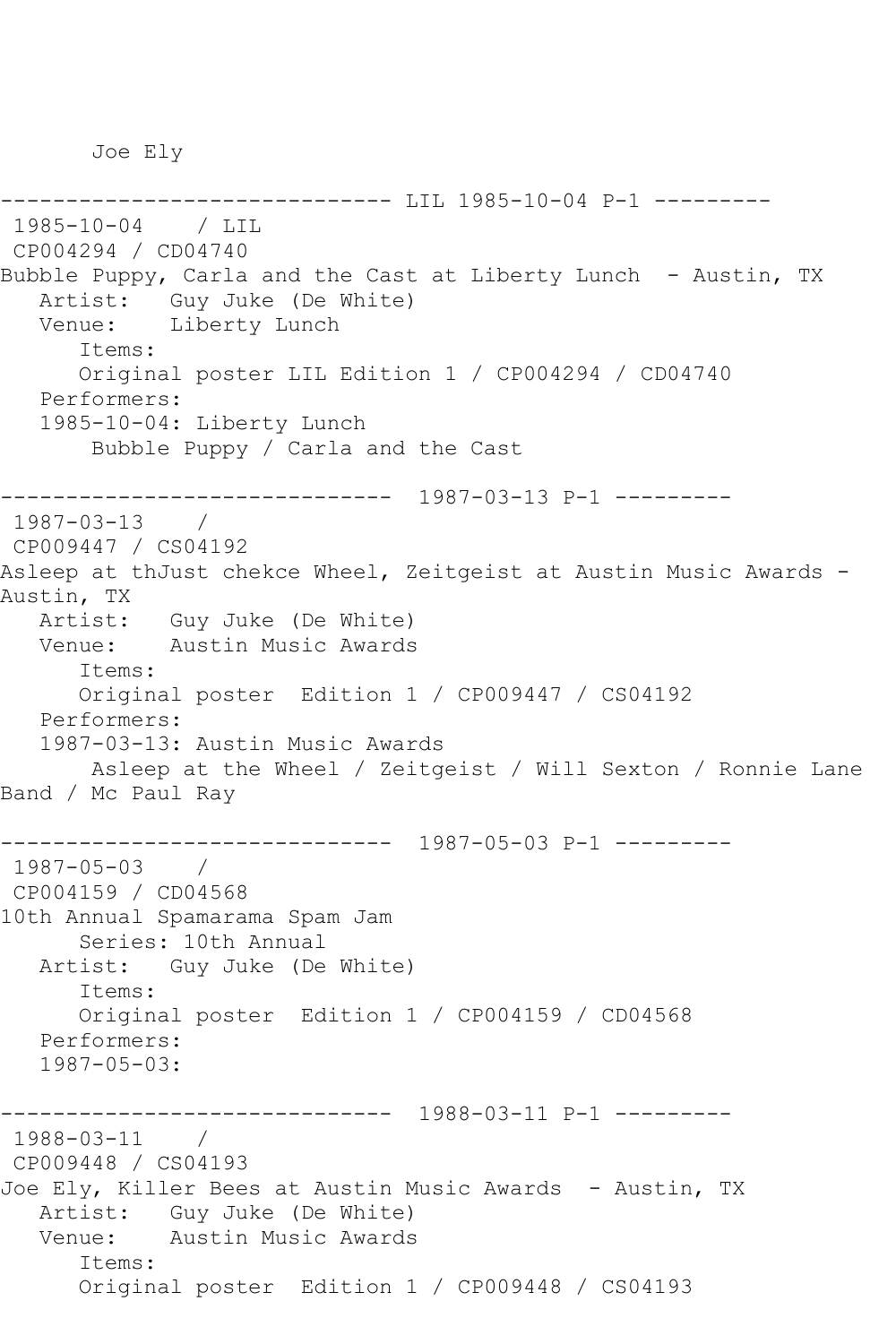```
 / CP004580 / CD05841
         / CP008998 / CP05770
   Performers:
   1988-03-11: Austin Music Awards
        Joe Ely / Killer Bees / Darden Smith / Timbuk 3 / True 
Believers / Ronnie Lane / Wagoneers / Grey Ghost / Mc Paul Ray
------------------------------ 1991 P-1 ---------
1991 / 
CP009449 / CS04194
Roadhouse Center Series
   Artist: Guy Juke (De White)
       Items:
       Original poster Edition 1 / CP009449 / CS04194
   Performers:
   1991: Asleep at the Wheel / Marcia Ball / Lou Ann Barton / Bobby 
Blue Bland / Clarence Gatemouth Brown / C.J. Chenier / Dixie Chicks 
/ Guy Clark / Joe Ely / Fabulous Thunderbirds / Gatlin Brothers / 
Jimmie Dale Gillmore / Geezinslaw Brothers / Nancy Griffith / Butch 
Hancock / Little Joe Hernandez / Sara Hickman / Jihn Hightower / 
Tish Hinojosa / Robert Earl Keen Jr. / Delbert McClinton / Willie 
Nelson / Jody Nix / Chris O'connell / Playboys / Joe Sears / Darden 
Smith / Angela Strehli / Jesse Taylor / Texas Tornadoes / Townes Van 
Zandt / Jerry Jeff Walker / Katie Webster / Jaston Williams / Kelly 
Willis
------------------------------ CAC 1991-07-17 P-1 ---------
1991-07-17 / CAC 
CP009423 / CS04168
Woody Guthrie, Lucinda Williams at Cactus Cafe
  Artist: Guy Juke (De White)<br>Venue: Cactus Cafe
           Cactus Cafe
       Items:
      Original poster CAC Edition 1 / CP009423 / CS04168
   Performers:
   1991-07-17: Cactus Cafe
       Woody Guthrie / Lucinda Williams / Butch Hancock / David 
Halley / Steve Young / Jimmy Lafave / Alejandro Escovedo / David 
Rodriguez / Michael Fracasso / Christine Albert / Barb Donovan / 
Troy Cambell / Jud Newcomb / Emily Kaitz / Sarah Elizabeth Campbell 
/ Susan Lindfors / Bill Conley / Brad Piccolo / Alan Crider / Bob 
Childers / Red Dirt Rangers / Freddie Steady's Wild Country / Greg 
Trooper / Bill Oliver
                   ------------------------------ LZR 1994-04-10 P-1 ---------
1994-04-10 / LZR 
CP004166 / CD04575
```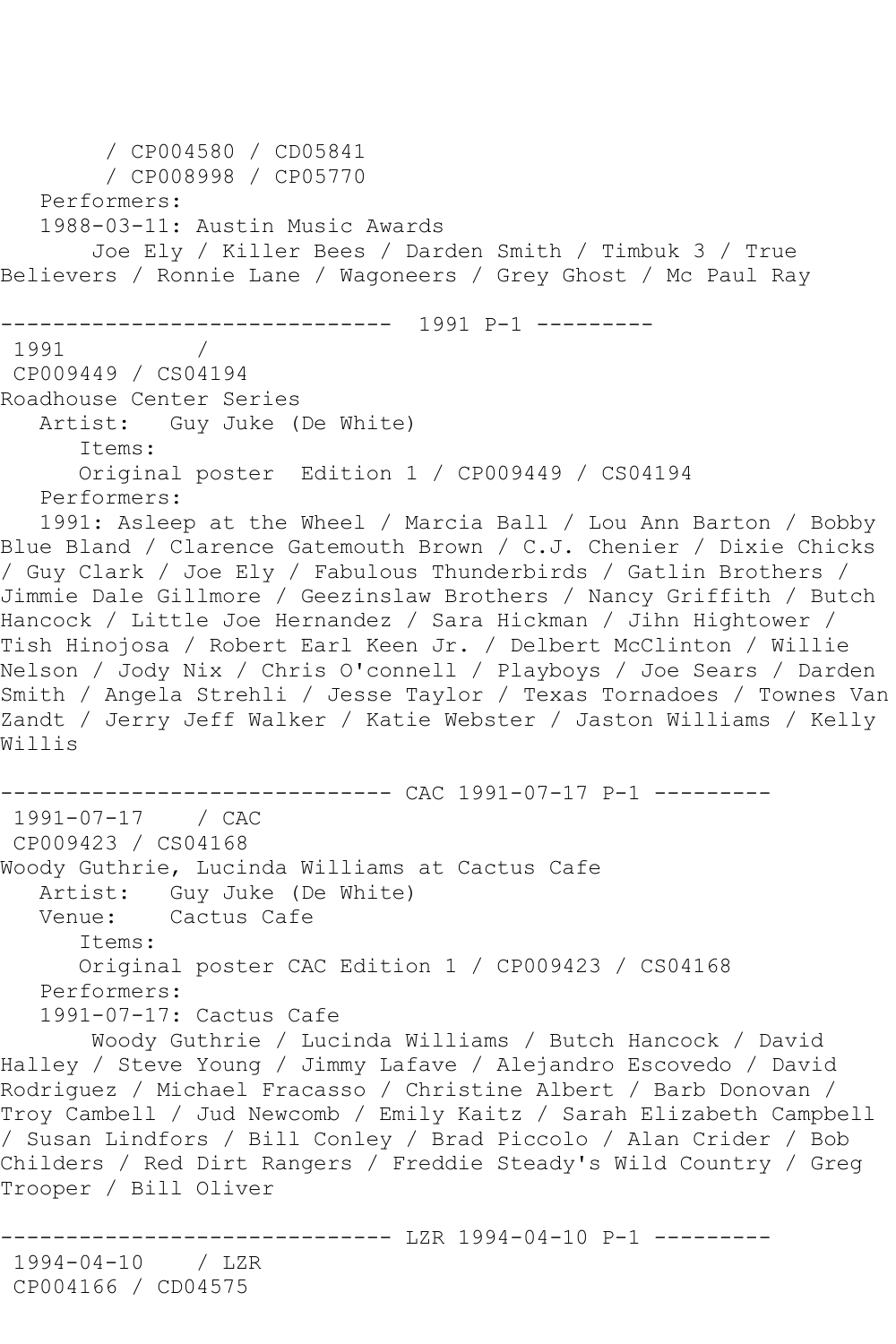17th Annual Spamaram Series: 17th Annual Artist: Guy Juke (De White) Venue: La Zona Rosa Items: Original poster LZR Edition 1 / CP004166 / CD04575 Performers: 1994-04-10: La Zona Rosa ------------------------------ 1996-04-13 P-1 --------- 1996-04-13 / CP009041 / CP06062 Hog Wild at East 6th Street Private Notes: Texas P-1 \* Artist: Guy Juke (De White) Venue: East 6th Street Items: Original poster Edition 1 / CP009041 / CP06062 / CP004168 / CD04577 Performers: 1996-04-13: East 6th Street Hog Wild ------------------------------ 1996-09-01 P --------- 1996-09-01 / CP004531 / CD05792 Jerry Jeff Walker at Luckenbach Laborfest - Lubbock, TX Artist: Guy Juke (De White) Venue: Luckenbach Laborfest Items: Original poster / CP004531 / CD05792 Performers: 1996-09-01: Luckenbach Laborfest Jerry Jeff Walker ------------------------------ 19zz-03-09 P --------- 19zz-03-09 / CP008990 / CP05762 Willem Breuker at Esther's Follies - Austin, TX Private Notes: Texas P-1 \* Artist: Guy Juke (De White) Venue: Esther's Follies Items: Original poster / CP008990 / CP05762 Performers: 19zz-03-09 19zz-03-10: Esther's Follies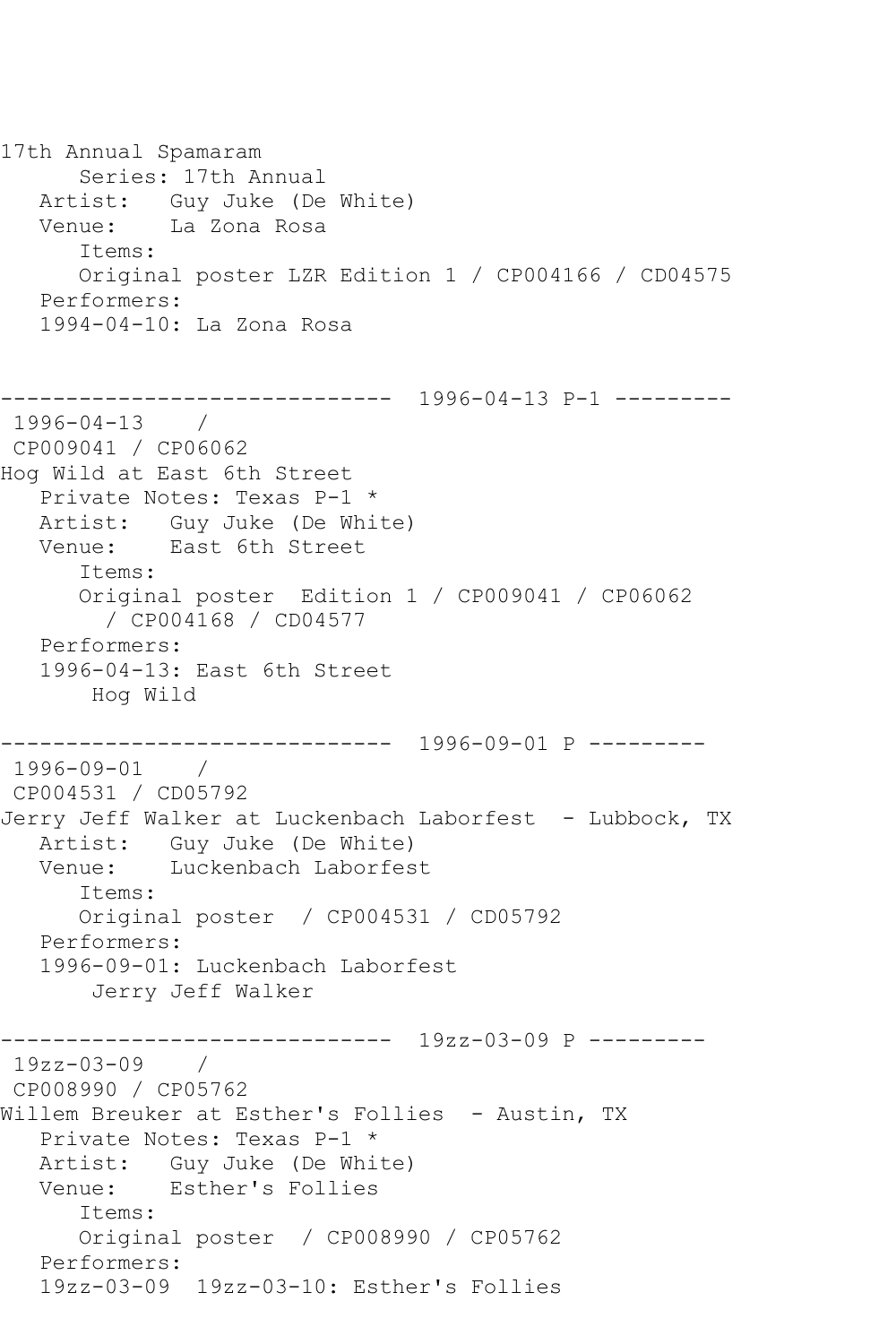Willem Breuker

```
------------------------------ ANT 19zz-04-25 P-1 ---------
19zz-04-25 / ANT 
CP004333 / CD04779
Joe Ely at Antone's - Austin, TX
  Artist: Guy Juke (De White)<br>Venue: Antone's
            Antone's
       Items:
       Original poster ANT Edition 1 / CP004333 / CD04779 (11 x 17)
    Performers:
    19zz-04-25 19zz-04-26: Antone's
        Joe Ely
          ------------------------------ 19zz-10-27 P-1 ---------
19zz-10-27 / 
CP004499 / CD05738
Lloyd Doggett for U.S. Congress
   Artist: Guy Juke (De White)
       Items:
       Original poster Edition 1 / CP004499 / CD05738
    Performers:
    19zz-10-27: Lloyd Doggett
            ------------------------------ AOH 19zz-10-31 P-1 ---------
19zz-10-31 / AOH 
CP009006 / CP05879
Joe Ely, Jerry Jeff Walker at Austin Opera House - Austin, TX
    Private Notes: Texas P-1 *
   Artist: Guy Juke (De White)
   Venue: Austin Opera House
       Items:
       Original poster AOH Edition 1 / CP009006 / CP05879
       Original poster AOH Edition 1 / CP009006 / CP05879
        AOH / CP009005 / CP05878
    Performers:
    19zz-10-31: Austin Opera House
        Buddy Holly Recreational Area
        Joe Ely / Jerry Jeff Walker
                   ------------------------------ 2000-09-26 P-1 ---------
2000-09-26 / 
CP004503 / CD05742
Tribute to Gene Clark
   Artist: Guy Juke (De White)
       Items:
       Original poster Edition 1 / CP004503 / CD05742
```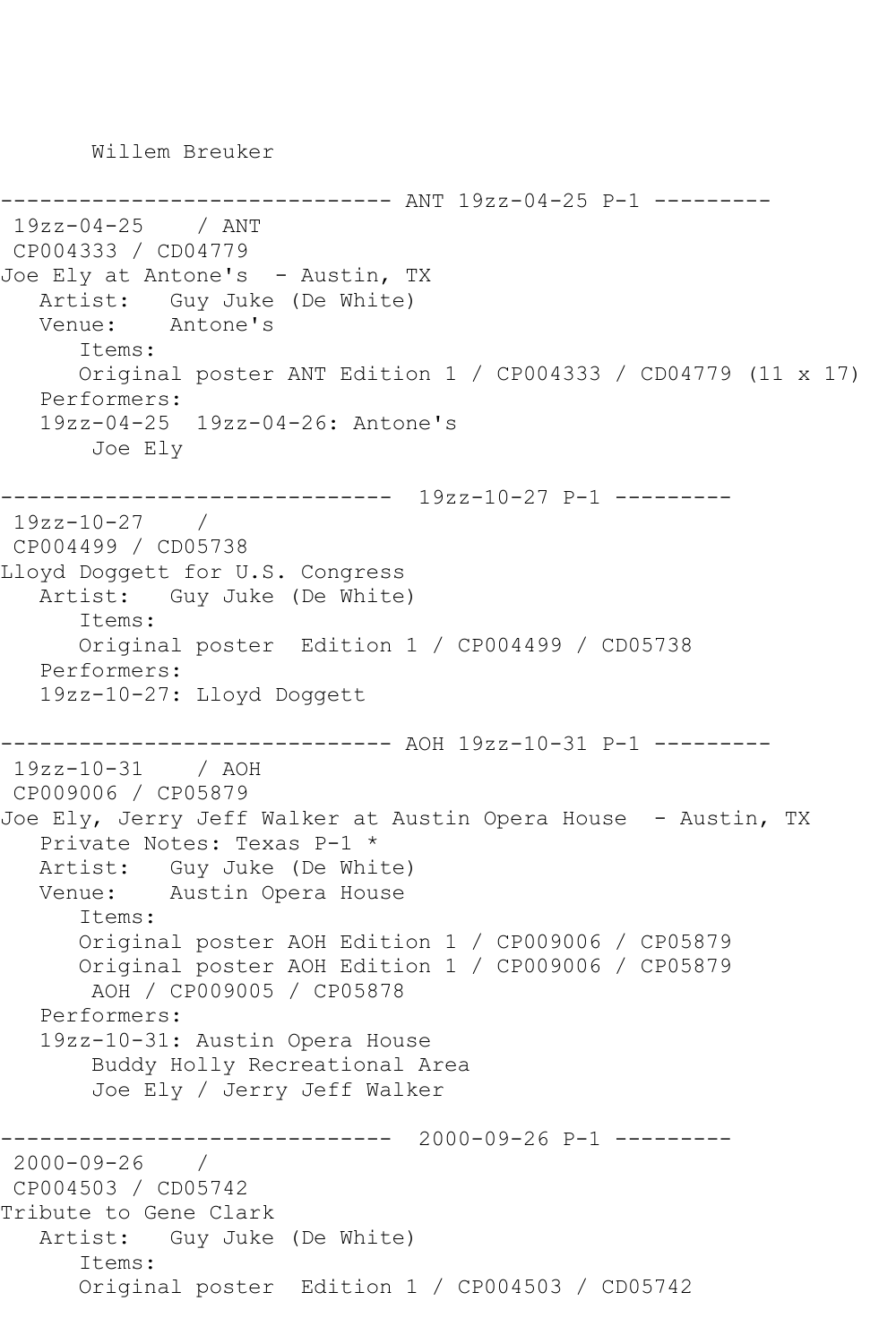Performers: 2000-09-26: Gene Clark ------------------------------ NONE P-1 --------- NONE / CP004340 / CD04786 Don Walser Artist: Guy Juke (De White) Items: Original poster Edition 1 / CP004340 / CD04786 Performers: NONE: ------------------------------ NONE P-1 --------- NONE / CP004336 / CD04782 Flatlanders, Jimmie Dale Gillmore, Joe Ely, Butch Hancock Artist: Guy Juke (De White) Items: Original poster Edition 1 / CP004336 / CD04782 Performers: NONE: ------------------------------ NONE P-1 ---------  $\frac{1}{2}$ CP004504 / CD05743 Frankenstein Artist: Guy Juke (De White) Items: Original poster Edition 1 / CP004504 / CD05743 Performers: NONE: Frankenstein ------------------------------ NONE P-1 --------- NONE / CP004335 / CD04781 Joe Ely, Lubbock Calling Private Notes: Texas P-1 (black on yellow stock) \* Artist: Guy Juke (De White) Items: Original poster Edition 1 / CP004335 / CD04781 Performers: NONE: ------------------------------ NONE P-1 --------- NONE / CP004276 / CD04722